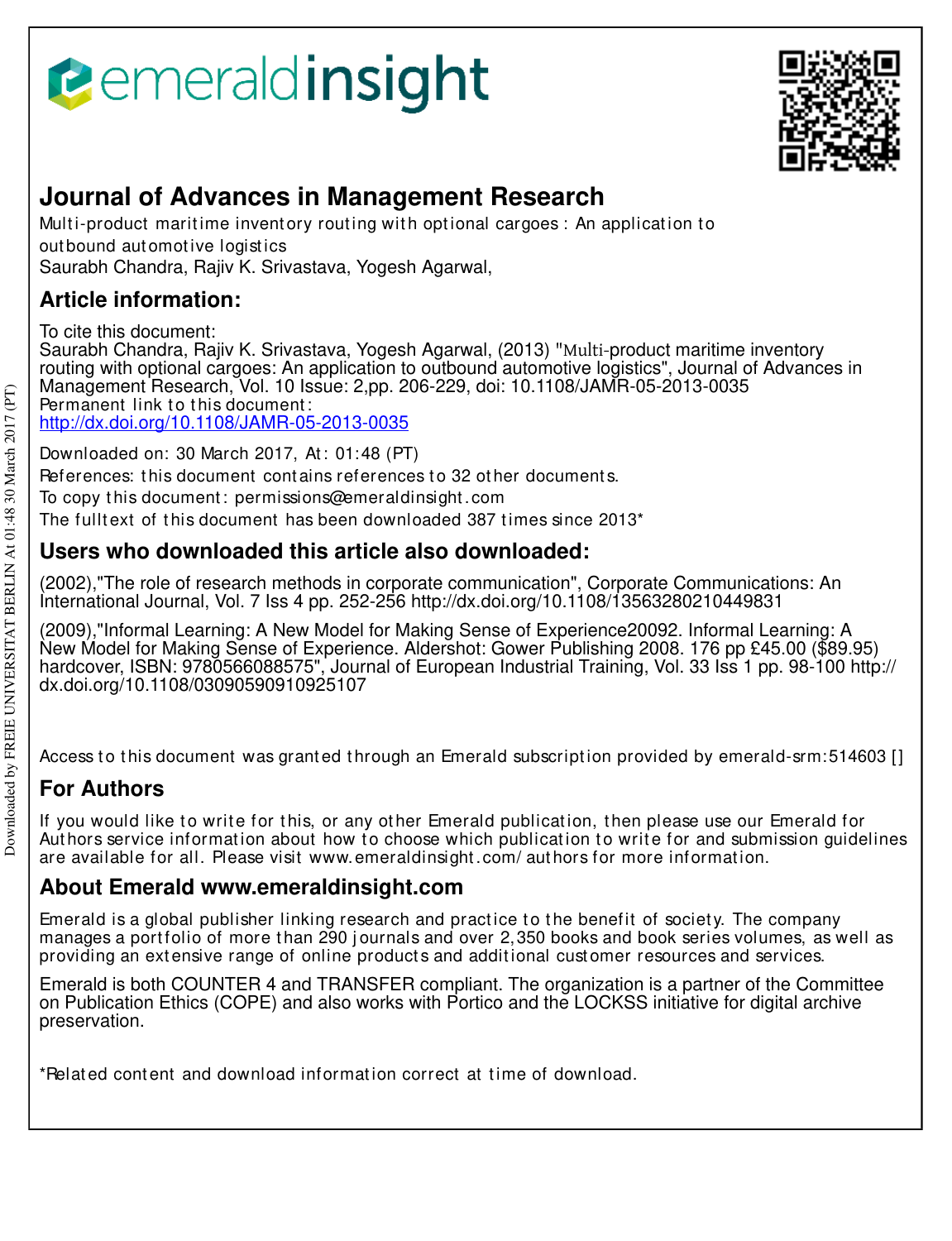

The current issue and full text archive of this journal is available at www.emeraldinsight.com/0972-7981.htm

JAMR 10,2



Journal of Advances in Management Research Vol. 10 No. 2, 2013 pp. 206-229  $\odot$  Emerald Group Publishing Limited 0972-7981 DOI 10.1108/JAMR-05-2013-0035

## Multi-product maritime inventory routing with optional cargoes An application to outbound automotive logistics

Saurabh Chandra

*Institute of Management Technology, Ghaziabad, India, and* Rajiv K. Srivastava and Yogesh Agarwal *Indian Institute of Management, Lucknow, India*

#### Abstract

Purpose – The ocean transportation of automobiles is carried out by specialized Roll-on/Roll-off ships, which are designed to carry a large number of automobiles at a time. Many of these shipping companies have vertically integrated or collaborated with other logistics services providers to offer integrated maritime logistics solution to car manufacturers. The purpose of this study is to develop an optimization model to address the tactical level maritime logistics planning for such a company.

Design/methodology/approach – The problem is formulated as a mixed integer linear program and we propose an iterative combined Ant colony and linear programming-based solution technique for the same.

Findings – This paper can integrate the maritime transportation planning of internally managed cargoes with the inventory management at the loading and discharging ports to minimize supplychain cost and also maximize additional revenue through optional cargoes using same fleet of ships. Research limitations/implications – The mathematical model does not consider the variability in production and consumption of products across various locations, travel times between different nodes, etc. **Practical implications** – The suggested mathematical model to the supply-chain planning problem and solution technique can be considered in the development of decision support system for operations planning.

Originality/value – This paper extends the maritime inventory routing model by considering simultaneous planning of optional cargoes with internally managed cargoes.

Keywords Maritime logistics, Inventory routing, Optional cargoes, Outbound automotive logistics, Ant colony algorithm, Inventory management, Optimization techniques

Paper type Research paper

#### 1. Introduction

The automobile industry's supply chain broadly consists of two parts: the first involving supply of raw materials and components to various manufacturers till the final assembly stage; and the second part involving the delivery of finished automobiles from the factory to the dealers (or final customers). The later part can be referred to as outbound automotive logistics. We focus on the maritime outbound logistics of automobiles. With globalization of business especially the automotive trade, manufacturing activities are moving to developing regions like India, China, Brazil, etc. from the traditional blocks like USA, Europe, etc. This change is motivated by cost reduction as well as proximity to emerging markets. This decentralization of automotive trade has led to new logistics challenges for the industry as a whole.

Japan and South Korea are major automobile exporters and most of the automobiles shipping routes originate there. USA is the largest importer of automobiles followed by continental Europe. The export of vehicles from countries like India, China, etc. is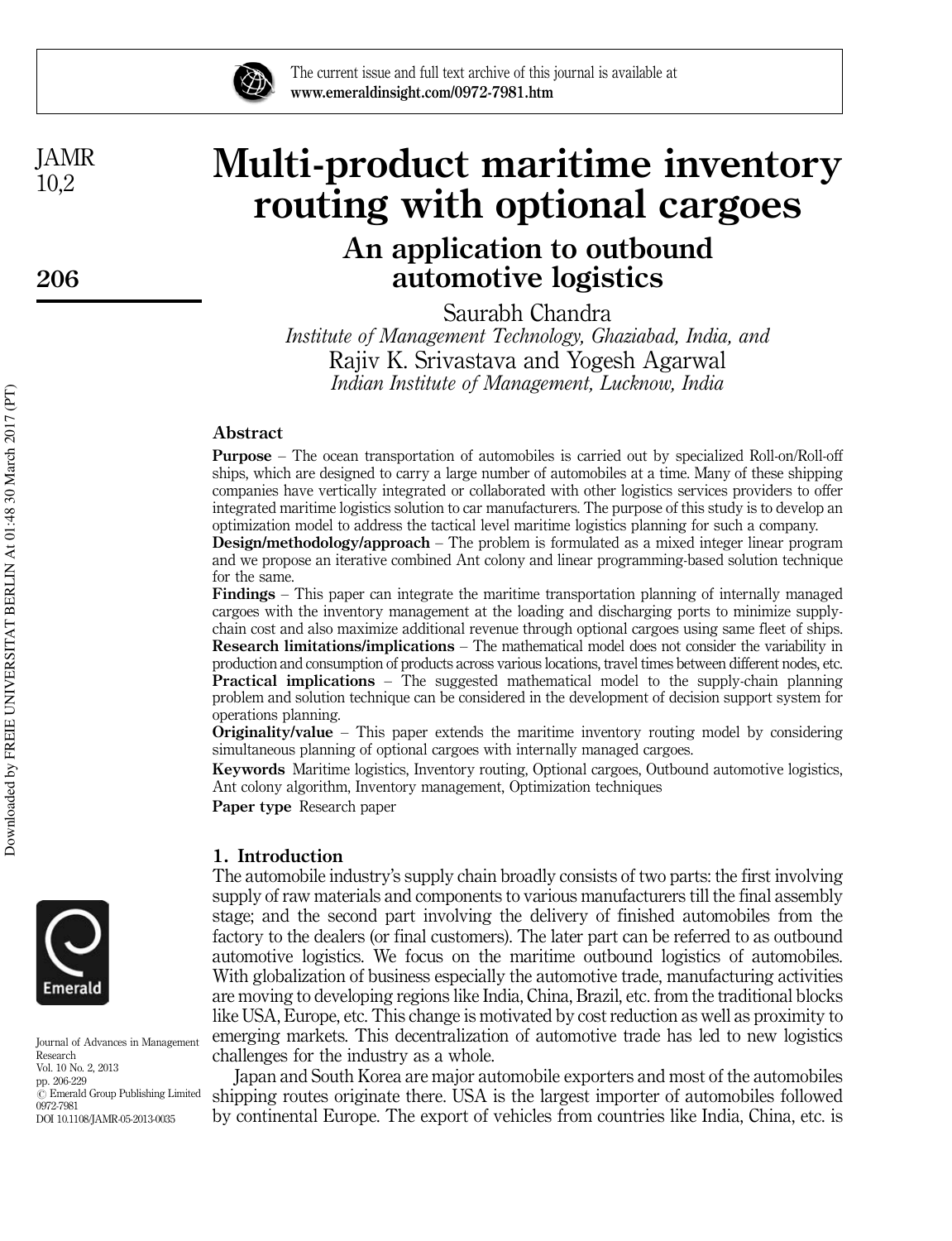rising at a very fast rate, although the present share is less. The import demand is also on a rise from new emerging markets like Russia, Brazil, India and China. According to a Market Data report published by Mitsui O.S.K. Lines Ltd. in 2013, the average monthly export volume of new vehicles from Japan stood at around 3,80,000 units from 2010 to 2012 (MOL, 2013). The deep-sea shipping is the most important means of transport for this type of cargo.

The use of maritime transportation for finished automobile trade across the globe has led to the realization of economies of scale in transportation. Car carriers or Roll-on/Rolloff ships are sea going vessels designed to carry wheeled cargo such as automobiles, trucks, trailers, etc. that are driven on and off the ships on their own wheels. The carrying capacity of these ships is measured in terms of car equivalent units (CEUs). The carrying capacity of modern day car carriers ranges from around 1,000 to 6,500 cars on a single voyage. A few large operators offer Roll-on/Roll-off capacity for the transportation of such cargo. These companies operate 30-60 vessels of such type. Each of the ship may vary in characteristics like size, speed, capacity, running cost, etc. The operators negotiate contracts directly with the car manufacturers. Most of the contracts are long-term contracts with time horizons ranging from two to five years. In some of the trades, operators co-operate in order to offer a higher frequency and thereby a better service (Kroneberg and Ramberg, 2001).

The Roll-on/Roll-off operators are facing serious threat from container shipping business. They must improve their profitability and enhance customer service to retain their position as a dominant mode of transportation in this sector (Øvstebø *et al.*, 2011a). Most of the major Roll-on/Roll-off shipping lines are emerging as third-party logistics providers, either individually or in collaboration with other large logistics services providers. These companies are offering complete logistics solutions to the auto manufacturers for their international maritime logistics. In these types of contracts between auto manufacturers and the mega-carriers the inventory management at the ports, inland transportation as well as ocean transportation falls at the responsibility of the shipping line. We use the term internal cargo for this type of contract. The shipping lines also carry long-term contractual cargoes, with only maritime transportation at their responsibility. We use the term external mandatory cargo for these types of contracts. In addition they also carry optional cargoes, referred to as external optional cargoes, from small players or from other carriers at specified revenue per unit of cargo, if profitable.

A Roll-on/Roll-off ship is classed under general cargo ships as per UNCTAD (2012). This type of ship varies in characteristics from other types of ships. The Roll-on/Roll-off ships run in liner mode as they publish schedules in advance, although they do not follow closed loops as the container ships and frequently change routes as per requirements. In a single voyage a Roll-on/Roll-off ship may not necessarily return to the origin port as a container ship would do. In the short term a Roll-on/Roll-off shipping line has to service a given set of ports along a given geographical route using a fleet of vessels. The decision to optimally route the ships along the given ports may follow the expected cargo information. The shipping scenario in which the shipping company manages the cargo transportation as well as inventory management at the ports can be modeled as an inventory routing problem (Brønmo *et al.*, 2007a). Thus although the Roll-on/Roll-off ships worldwide run in liner mode, in the short term this type of shipping can be modeled as a combination of inventory routing problem with routing of contractual and optional cargoes. This model can be used tactical level for the determination of optimal fleet routing.

We consider a short-term planning problem for a given number of ships engaged in pick-up and delivery of cargo along a given set of geographical regions. The problem is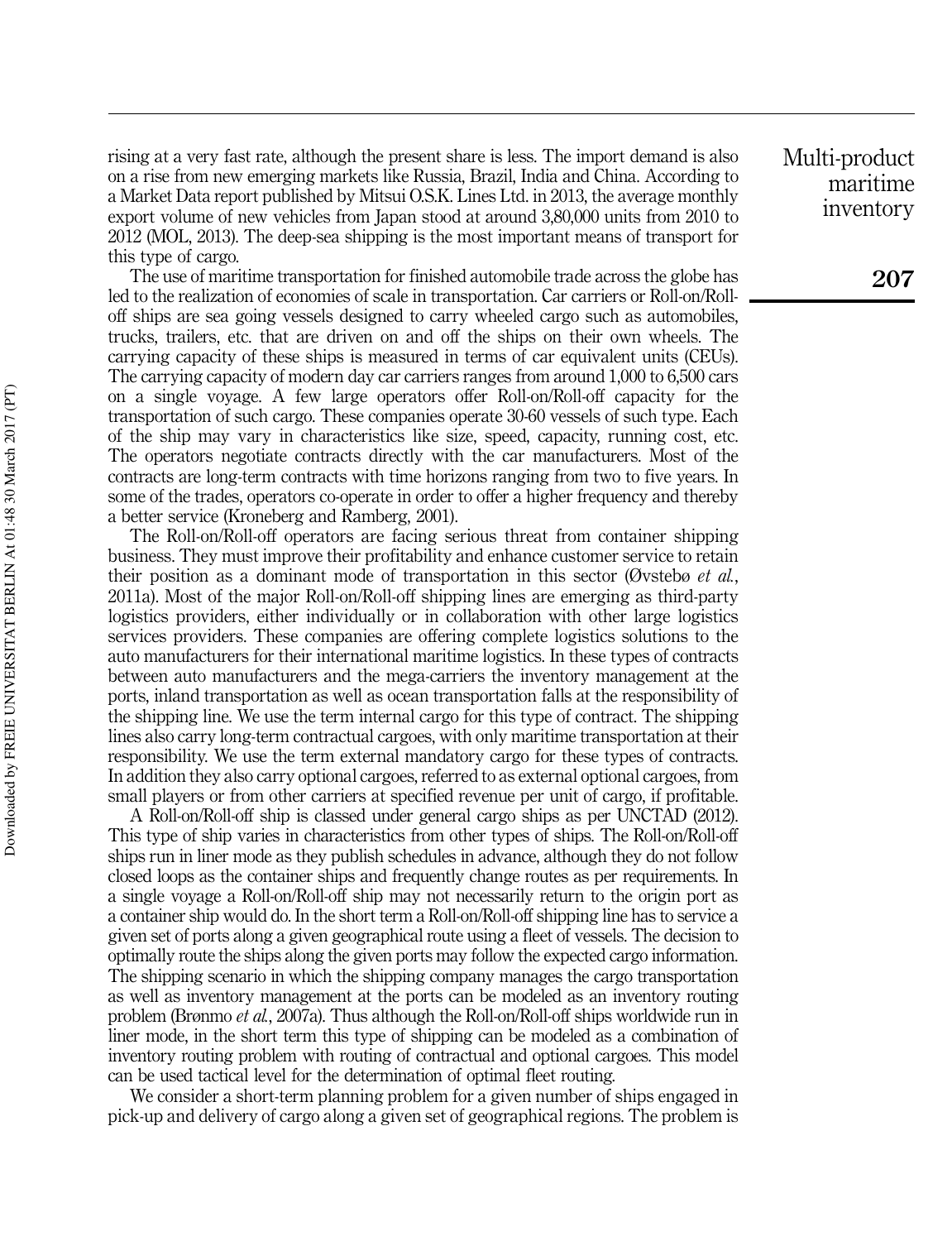defined from the view of a shipping company operating a fleet of Roll-on/Roll-off ships, which offers integrated maritime logistics services to some auto-manufacturers apart from usual liner services. The planning problem involves multiple ships and includes the simultaneous planning of inventory constrained routing of some contractual cargo along with only cargo routing of other mandatory and optional cargoes. This model is also applicable to scenarios in industrial and tramp shipping in which a part of transportation demand is in form of inventory routing and remaining cargoes require only transportation planning. We develop a mixed integer non-linear programming (MINLP) model for the problem with suitable linearization techniques. We propose a two-step iterative solution technique for the model, in which an ant colony optimization (ACO)-based algorithm, determines the ship routes followed by a linear programming-based solver to determine corresponding schedules and shipment plans.

In the next section we discuss the related literature. Section 3 gives a detailed description of problem under study. In the Section 4 we present the mathematical formulation for the problem. Section 5 presents the solution method proposed. Experimental setup and findings are discussed in Section 6. We conclude our work with Section 7.

#### 2. Related literature

The application of operations research techniques as planning aid is widely studied in the context of maritime transportation. This is evident from the steady rise in the research interest in this field. Ronen (1983, 1993), Christiansen *et al.* (2004, 2013) and Kjeldsen (2011) can be cited as some important review works in this area. The number of references has increased from 40 in the first review by Ronen (1983) to more than 100 in the latest review published by Christiansen *et al.* (2013). The given problem context is closely related to problems corresponding to maritime supply-chain planning and Roll-on/Roll-off ship planning. We will discuss literature related to these topics.

Research on maritime inventory routing problem has been mainly studied in the context of industrial shipping. Al-Khayyal and Hwang (2007) classify the maritime routing and scheduling problems into inventory routing and cargo routing problems, depending on whether the problem deals with integrated supply-chain planning or only transportation planning, respectively. Christiansen (1999) presents an inventory constrained ship routing and scheduling problem for a single commodity faced by an ammonia producer. Each production and consumption port has a fixed production/ demand rates for the product and a specified minimum and maximum stock capacity for the product. The company manages a fixed fleet of heterogeneous vessels for ammonia transportation. A time-continuous mathematical formulation is presented for the problem, in which each port is assigned a certain number of arrivals in planning horizon. The papers by Christiansen and Nygreen (1998a) and Christiansen and Nygreen (1998b) compliment this research work. A mixed integer linear programming formulation is presented for the problem and a DW decomposition-based solution approach suggested. Flatberg *et al.* (2001) suggest an iterative improvement heuristic combined with an LP solver as a solution scheme for the same problem. Ronen (2002) addresses a multi-product maritime inventory routing problem of a similar structure. A two-stage solution method is suggested: first, a shipment plan is generated with quantities for loading/discharging, time windows for arrival, etc. and then a ship routing and scheduling problem can be solved using existing techniques. An MIP formulation is presented and a cost-based heuristic suggested as solution technique for the shipment-planning problem. Al-Khayyal and Hwang (2007) extend the model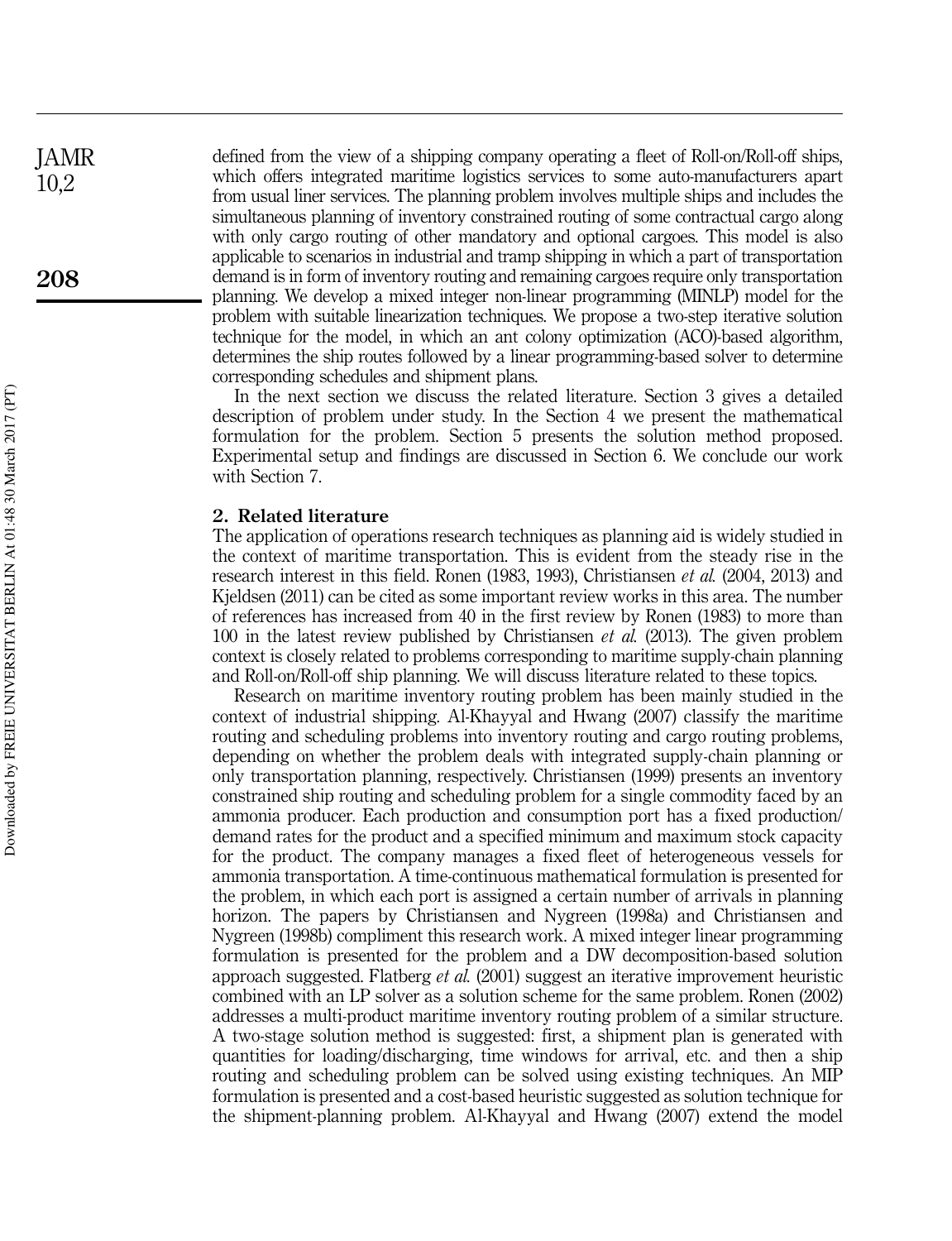presented by Christiansen (1999) to address the combined inventory constrained maritime routing and scheduling of multiple commodities in form of liquid bulk. The context is of a chemical transportation company with a fixed fleet of heterogeneous ships, involved in the pick-up and delivery of multiple oil products across an archipelago of islands. The products are assumed to require dedicated compartments in the ships. Each port has a separate storage capacity for the products it produces or consumes, such that inventory level for each product has to be maintained between minimum and maximum prespecified levels. The products associated with a port are assumed to have a constant rate of demand or production for the planning horizon. An MINLP model is proposed for the problem and it is reformulated as a mixed integer linear program. Multiple test cases are generated and solved using a commercial solver. Some specific maritime logistics applications as extensions of maritime inventory routing problem are presented in the context of cement transportation (Christiansen *et al.*, 2011), liquefied natural gas (LNG) transportation (Gronhaug and Christiansen, 2009; Grønhaug *et al.*, 2010; Andersson *et al.*, 2010; Halvorsen-Weare and Fagerholt, 2013), vacuum gas oil (VGO) transportation (Furman *et al.*, 2011) and crude oil transportation problem (Shen *et al.*, 2011).

Persson and Gothe-Lundgren (2005) extend the maritime inventory routing problem to include process schedule at the plants and consider variable production rates. Bredström *et al.* (2005) present an extension of multi-product maritime inventory routing problem to address wood-pulp distribution problem. Song and Furman (2013) try to include practical considerations into a single product maritime inventory routing problem and present a time discrete network-based formulation for the problem. Dauzere-Peres *et al.* (2007) present the case of successful implementation of optimization-based Decision Support System (DSS) for supply-chain planning of a raw material, calcium carbonate slurry to European paper manufacturers. The inventory routing problem discussed is a multicommodity inventory routing problem having a single origin and multiple destinations with time-varying demands across the planning horizon. Agra *et al.* (2013) address the short-term short-sea fuel oil distribution problem for an archipelago. The problem considered in this paper is a multi-product, finite-horizon IRP with deterministic but time-varying demand. Inventory considerations are applicable only at the demand side. Multiple time windows are considered for each harbor arrival. The mathematical model is formulated including a combination of continuous and discrete time horizon. The paper discusses several strategies to improve the proposed model, such as tightening bounds, using extended formulations and including valid inequalities.

The Roll-on/Roll-off shipping has received much lesser attention in maritime transportation literature as compared to other modes. This may be due to small share of these types of ships in world fleet and also due to their similarity to general cargo ships. Øvstebø *et al.* (2011a) have addressed an operational level problem related to the optimum stowage planning for Roll-on/Roll-off ships. Once the ship routes are fixed, the decisions include which cargoes to carry, how much vehicles to carry from each cargo, and how to stow the vehicles carried during the voyage. An MILP model is developed for the problem, a heuristic proposed as solution approach and computational results shown as comparison. Øvstebø *et al.* (2011b) extend the problem to include stowage planning considerations into routing and scheduling decisions at the operational level. A MILP formulation is presented for the Roll-on/Roll-off ship routing and stowage plan problem. As solution approaches, a standard MILP solver is compared with a multistep heuristic algorithm.

Some important gaps can be cited from our literature review. The problems related to inventory maritime routing do not consider the combined planning of optional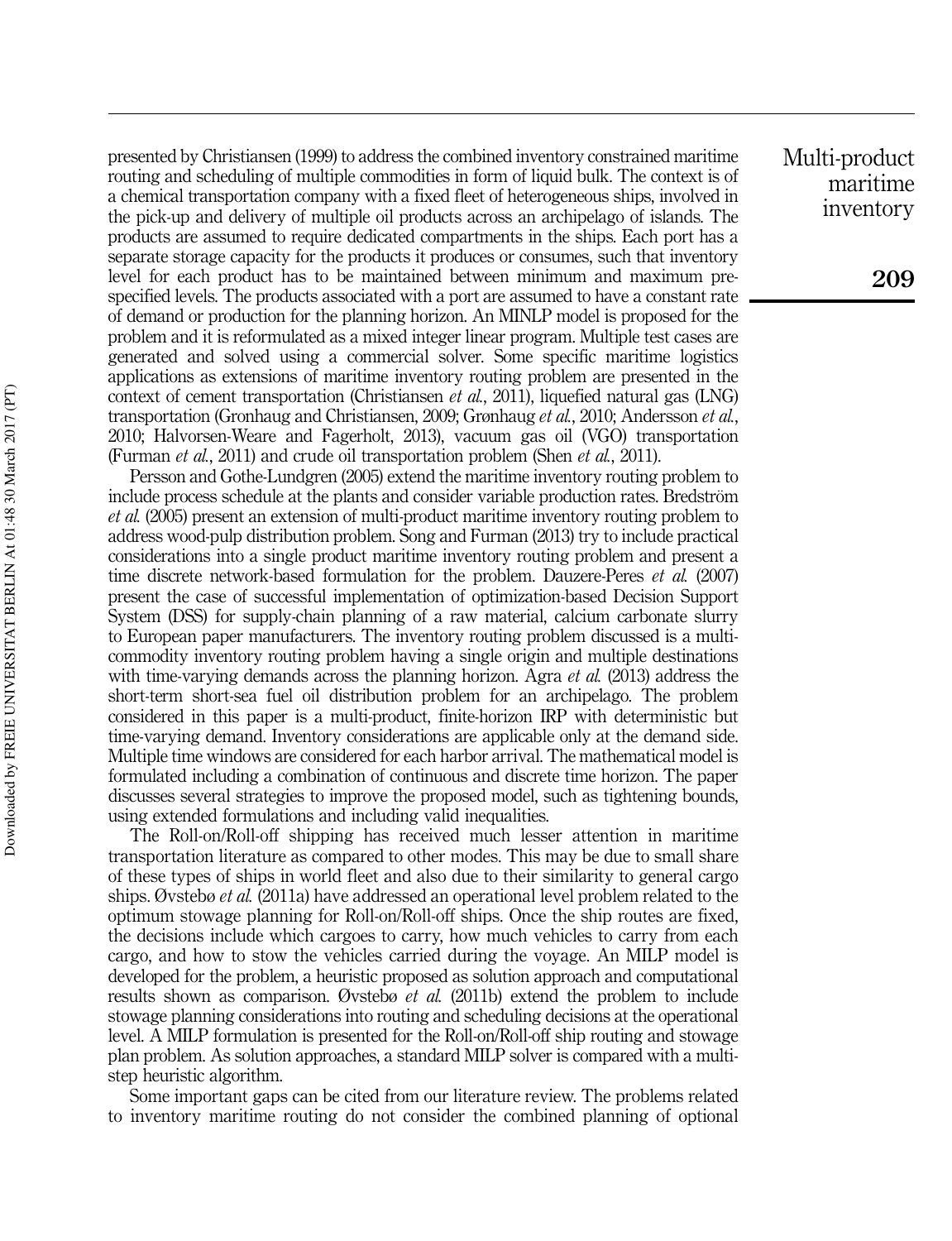cargoes for additional revenue generation. The literature on Roll-on/Roll-off ships considers some problems related to routing and stability. The fact that the companies operating or managing these types of carriers provide complete end-to-end maritime logistics services to some automobile exporters can be considered as a opportunity to model the supply-chain planning problem as an extension to the existing inventory maritime routing problem discussed in the extant literature.

#### 3. Problem description

The planner has a fixed number of ships available for a given time interval, in which the ship should pick-up and deliver cargoes. A cargo implies a set of vehicles from a single car-manufacturer, usually of same make and type, originating from a particular port in one geographical region and destined for a different port in another geographical region. There are three types of cargoes to be serviced by this fleet of vessels: internally managed cargoes, externally managed cargoes and optional cargoes. For the first set of cargoes there is no explicit time windows, as they are derived from inventory constraints at company managed automobile terminals. There are time-windows associated with each pair of pickup and delivery ports in case of second and third types of cargoes. In this formulation we keep the number of units of cargoes for mandatory external cargoes to be a fixed agreed upon number. The consignments of optional cargoes also consist of a fixed number of units of cargoes with given total revenue for transportation service. We do not consider the effects of cargo stowage onboard, as this would complicate the formulation for multiple ships.

The planner is responsible for choosing the sequence of ports to be visited by each ship in the planning horizon. The planner needs to decide which cargoes to be serviced by which ship and which of the optional cargoes to be accepted in the given routing schedule. In case of an internally managed cargo, the planner needs to decide the shipment sizes, number of arrivals at each origin and destination ports along with time of start of service at each arrival and include these arrivals in overall ship routes. The overall objective is to minimize the transportation costs for ships and inventory costs at self managed terminals along with maximizing revenue from the optional cargoes.

#### 4. Model formulation

In this section we describe a mathematical model for the problem under consideration. The model is developed along the lines of Al-Khayyal and Hwang (2007) and Øvstebø *et al.* (2011b), but with significant modifications to account the integrated planning of internally managed cargoes with external mandatory and optional cargoes and some features of the problem specific to Roll-on/Roll-off shipping.

A node is defined as a harbor and arrival number to that harbor. For the internally managed ports the arrival number can be more than one and for externally managed terminals the number of arrivals is fixed to be one. This type of nodal structure is followed to integrate the cargo routing of external cargoes into an inventory maritime routing model. As opposed to the inventory maritime models discussed so far in literature, the stock for holding cargo in case of vehicle terminals is common for all cargo sets rather than a separate stock for each cargo type. Also the carrying space on ships is common and continuous for all cargoes. To keep the notations simple we assume that all the ships are in ports at the star of the planning horizon. Although it is easily possible to incorporate ships starting position as a point at sea by introducing dummy harbors at the exact location with no cargoes to be loaded or discharged. We assume that two ships cannot simultaneously load or discharge at a particular

JAMR

210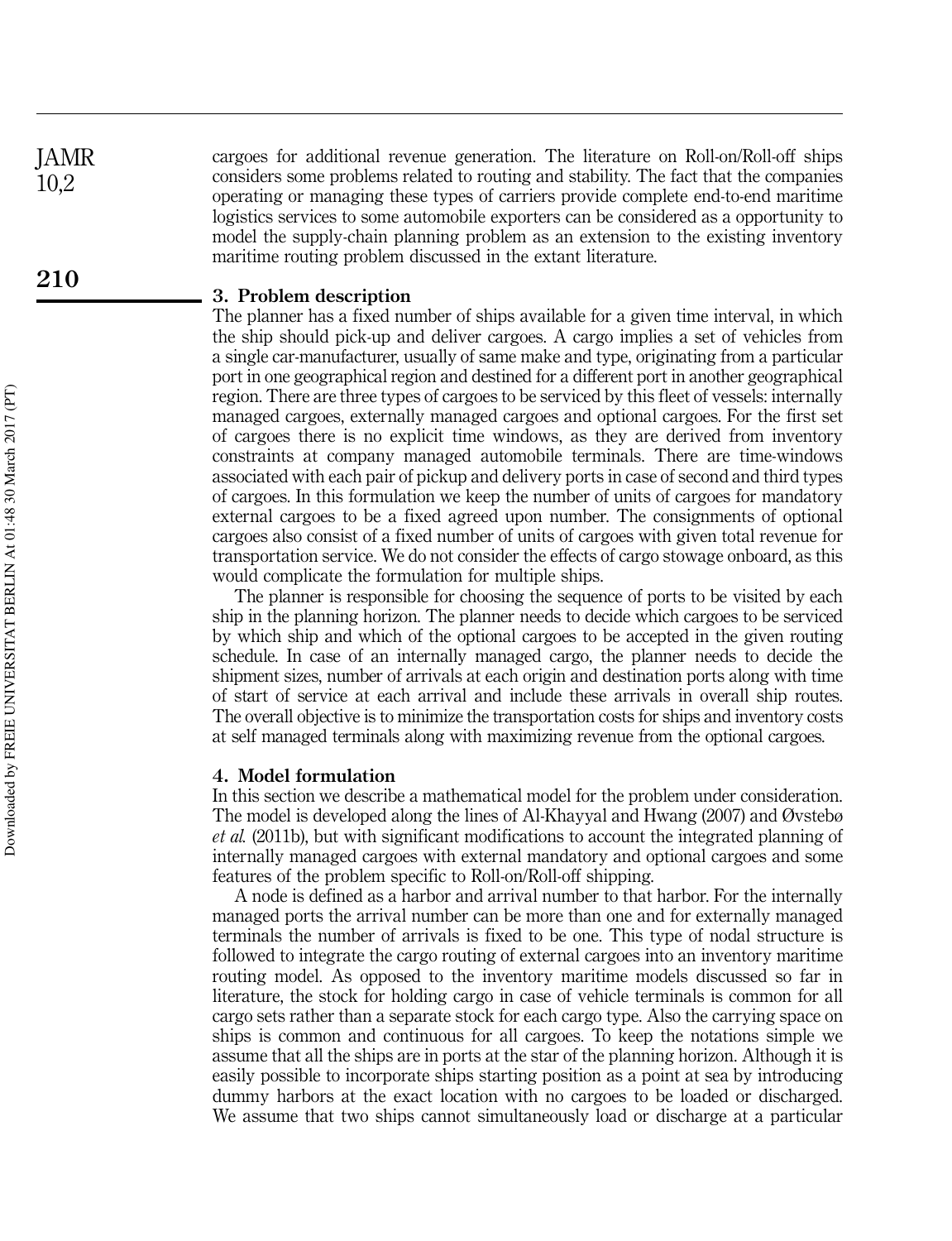harbor and there are no setup times and costs involved between sequentially loading or discharging two different sets of cargoes at the same port. We have followed the same notations used by Al-Khayyal and Hwang (2007) for the ease of understanding. To illustrate the problem configuration we present a small test problem as illustration in Figure 1. This problem instance consists of two ships 1 and 2, three internal harbors 1, 2, and 3, two internal cargoes, a pair of origin-destination harbors for external mandatory cargo 3 and a pair of origin-destination harbors for external optional cargo 4. Two positions each are defined for all three internal harbors. The ships 1 and 2 are initially located at harbors 1 and 3, respectively. For the case of this test problem, the planning problem is to determine the optimal routes of both the ships starting from their initial positions. The solid arrows in the diagram show the feasible paths from node (1, 2) and the dashed arrows show the feasible paths from node (1, 1). In an optimal solution to this planning problem, the ship 1 goes to position (3, 2) and then goes to pick up the external mandatory cargo at harbor pair 4-5. The ship 2 visits the internal position (2, 1) and then goes to serve the optional cargo at harbor pair 6-7.

In this paper we consider a formulation based on continuous time horizon. In this formulation, the decision variables are written in lowercase letters and the parameters and sets are written in uppercase letters.

#### *Indices*

- *i*,*j* index for a harbor
- *m*,*n* indices for arrival numbers at a harbor
- *v* index for a ship
- *k* index for a cargo set
- $i_v$ initial harbor of a ship *v*
- $m<sub>v</sub>$ initial harbor arrival number of a ship *v*

#### *Sets*

- *V* set of ships<br>*S* set of all ha
- *S* set of all harbor-arrival nodes  $S_T$  set of all nodes corresponding
- $S_T$  set of all nodes corresponding to internally managed terminals  $S_O$  set of initial nodes for all ships
- $S_O$  set of initial nodes for all ships  $S_N$  set on all non-initial nodes for a
- $S_N$  set on all non-initial nodes for all ships (*S/S<sub>O</sub>*)  $S_M$  set of non-initial nodes for all ships at interna
- $S_M$  set of non-initial nodes for all ships at internal harbors  $(S_T/S_0)$



Figure 1. Problem instance for illustration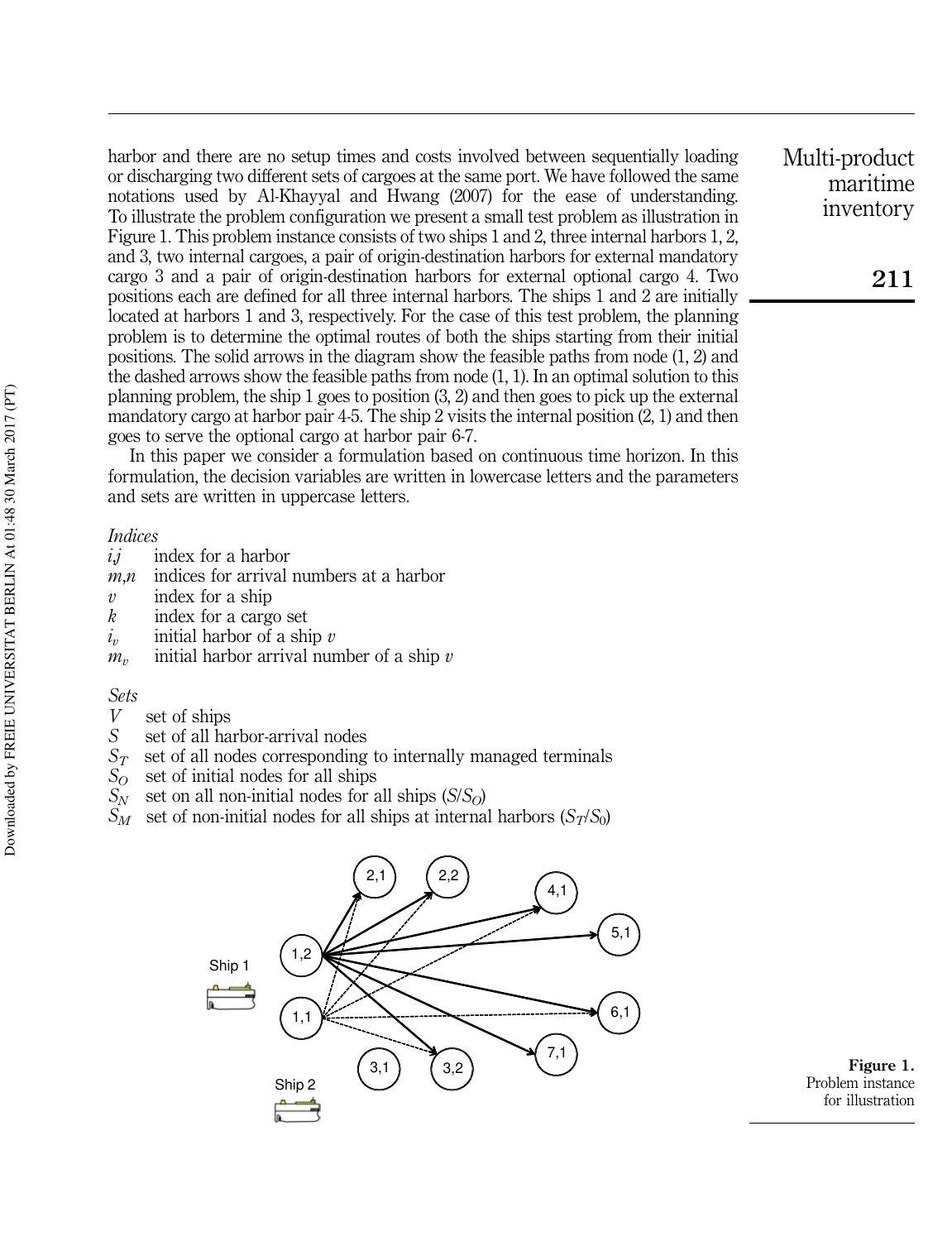| IAMR | $S_N^v$      | set of all possible visit nodes for ship $v(S_N \cup \{(i_n, m_v)\})$ |
|------|--------------|-----------------------------------------------------------------------|
| 10,2 | $S_{\alpha}$ | set of nodes corresponding to optional cargoes                        |
|      | $S_{ce}$     | set of nodes corresponding to mandatory external cargoes              |
|      | Κ            | set of all cargoes                                                    |
|      | K,           | set of all internally managed cargoes                                 |
|      | $K_i$        | set of cargoes handled at harbor i                                    |
| 212  | $K_{di}$     | set of cargoes consumed by harbor $i$                                 |
|      |              | $K$ of original produced by harbor i                                  |

- $K_{pi}$  set of cargoes produced by harbor *i*  $K_n$  set of cargoes that can be loaded on
- $K_v$  set of cargoes that can be loaded on ship *v*<br>*H*<sub>t</sub> set of internally managed harbor terminals
- $H_t$  set of internally managed harbor terminals  $H_{0s}$  set of harbors associated with optional carge  $H_{os}$  set of harbors associated with optional cargoes  $H_{cs}$  set of cargoes associates with mandatory exter
- $H_{cs}$  set of cargoes associates with mandatory external cargoes <br>*H* set of all harbors  $(H_{\text{A}} \cup H_{\text{B}})$
- set of all harbors  $(H_t \cup H_{cs} \cup H_{os})$

#### *Parameters*

- *T* length of the planning horizon in days
- $C_{ijv}$  average sailing cost of ship *v* along the arc joining ports *i* and *j* average sailing time taken by ship *v* along the arc joining ports
- $T_{ijv}$  average sailing time taken by ship *v* along the arc joining ports *i* and *j* quantity of product *k* on the ship *v* at the start of planning horizon
- $Q_{vk}$  quantity of product *k* on the ship *v* at the start of planning horizon CAP*v* aggregate capacity of ship *v* measured in terms of numbers of
- *CAPv* aggregate capacity of ship *v* measured in terms of numbers of CEUs of vehicles
- $J_{ik}$  $-1/0/1$ , depending upon whether harbor *i* consumes/doesn't handle/produces product *k*
- $R_{ik}$  daily production or consumption rate of product *k* at internal harbor *i*  $Cw_{ik}$  per unit loading/unloading cost of product *k* at harbor *i*
- $Cw_{ik}$  per unit loading/unloading cost of product *k* at harbor *i*  $TQ_{ik}$  per unit loading/unloading time taken for product *k* at *l*
- $TQ_{ik}$  per unit loading/unloading time taken for product *k* at harbor *i*  $IS_{ik}$  initial stock of product *k* at internal harbor *i*

*ISik* initial stock of product *k* at internal harbor *i*

- $S_{\text{min}_i}$  minimum total stock-level at internal harbor *i* maximum total stock-level at internal harbor *i*
- *S*max*<sup>i</sup>* maximum total stock-level at internal harbor *i*

 $TW_{si}$  start of time window for start of service at an external harbor *i*  $TW_{ei}$  end of time window for start of service at an external harbor *i* 

- end of time window for start of service at an external harbor *i*
- *Rev<sup>i</sup>* total revenue for serving a harbor *i* associated with an optional cargo
- $RevI_{ik}$  per unit revenue for delivering internal cargoes  $RT_v$  potential benefit per unit time for ending the ro
- $RT_v$  potential benefit per unit time for ending the route early for ship *v* quantity to be serviced for an optional cargo harbor *i*
- $Q_i$  quantity to be serviced for an optional cargo harbor *i Ncs* number of contractual external harbors
- number of contractual external harbors
- *Nos* number of optional external harbors

 $M_{\text{min}}$  minimum number of ship visits required at harbor *i* in the given planning horizon for a feasible shipment plan

 $M_{\text{max}}$  maximum number of ship visits defined at harbor *i* in the given planning horizon;

We sequentially number all the harbors starting from internally managed harbors, followed by contractual external harbors and finally optional external harbors. For external harbors each origin is associated with a destination harbor such that if number  $N_i$  is associated with origin harbor then the number  $[N_i + (N_{os} \text{ or } N_{cs})/2]$ designates the destination harbor. Figure 2 illustrates the numbering scheme for all the harbors. *Ncs*<sup>0</sup> denotes the harbor number from which contractual external cargoes start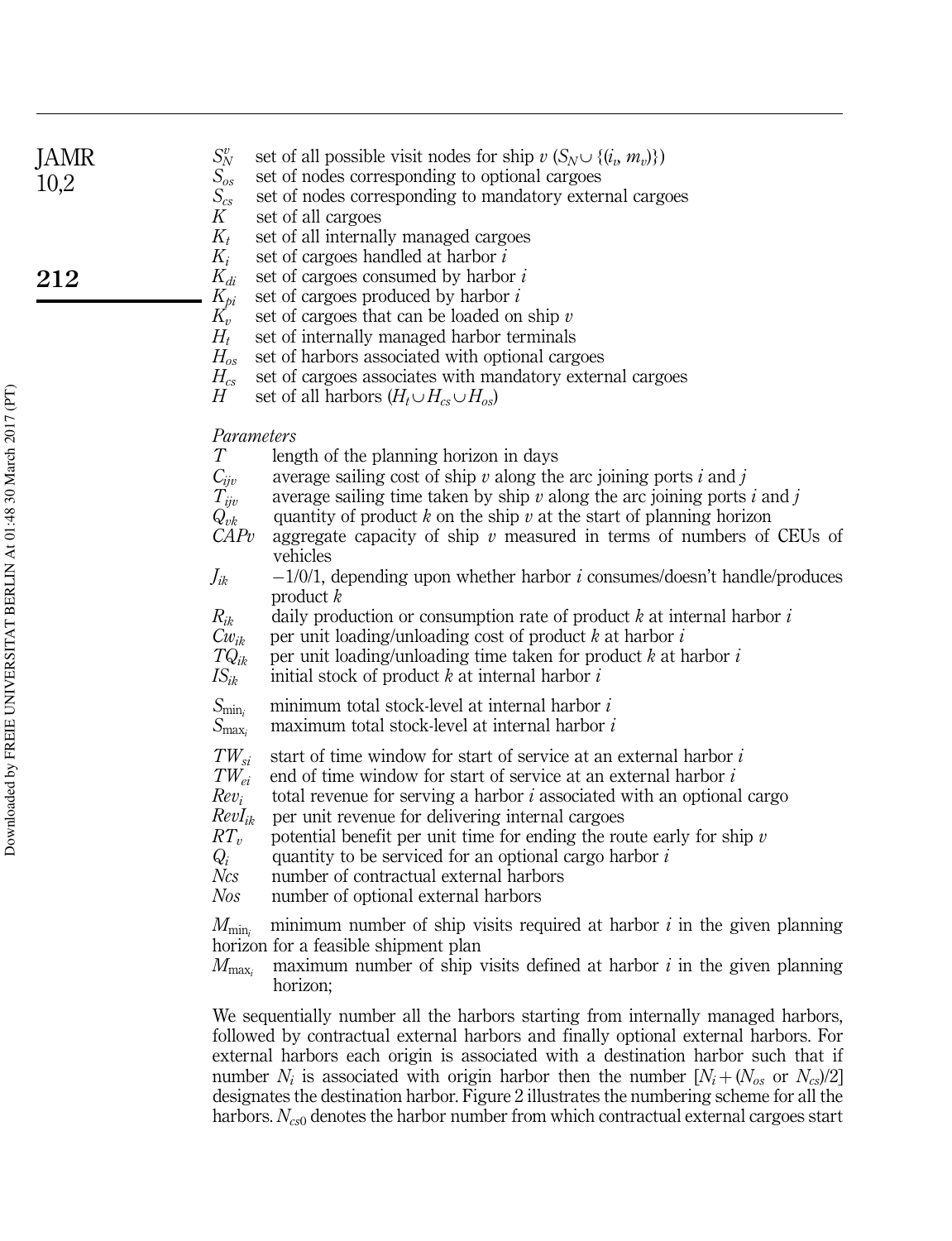

and *Nos*<sup>0</sup> denotes the harbor number from which optional external cargoes start. From the Figure 2 it can be seen that  $N_{cs0} = N_h + 1$  and  $N_{os0} = N_h + N_{cs} + 1$ .

#### *Decision variables*

- $x_{\text{iminv}}$  1 if ship *v* sails directly from node  $(i,m)$  to node  $(j,n)$ , 0 otherwise
- $z_{imv}$  1 if ship *v* ends its route at node  $(i,m)$ , 0 otherwise
- $y_{im}$  1 if node  $(i,m)$  remains unvisited by any ship in the planning horizon, 0 otherwise
- *l* Load onboard of product *k* on ship *v* just before leaving node  $(i,m)$
- $q_{imvk}$  Quantity of product *k* loaded/discharged at node  $(i,m)$  by ship *v*
- *tim* Starting service time at node (*i*,*m*)
- *t<sub>Eim</sub>* Ending service time at node (*i,m*)<br>*t<sub>v</sub>* Route ending time for ship *v*<br>S<sub>imk</sub> Stock level of product *k* at harbor
- *t<sup>v</sup>* Route ending time for ship *v*
- *S*<sub>*imk*</sub> Stock level of product *k* at harbor *i* at the start of service at arrival *m* S*F*<sub>*imk*</sub> Stock level of product *k* at harbor *i* at the end of service at arrival *m*
- *Stock level of product <i>k* at harbor *i* at the end of service at arrival *m*

#### *Minimize:*

$$
\sum_{v \in V} \sum_{(i,m) \in S_N^v} \sum_{(j,n) \in S_N} C_{ijv} x_{imjnv} + \sum_{(i,m) \in S} \sum_{v \in V} \sum_{k \in K_v} C w_{ik} q_{imvk} + \sum_{(i,m) \in S_{os}} Rev_i y_{im} - \sum_{(i,m) \in S_T} \sum_{k \in K d_i} \sum_{v \in V} Rev I_{ik} q_{imvk} - \sum_{v \in V} RT_v (T - t_v)
$$
\n(1)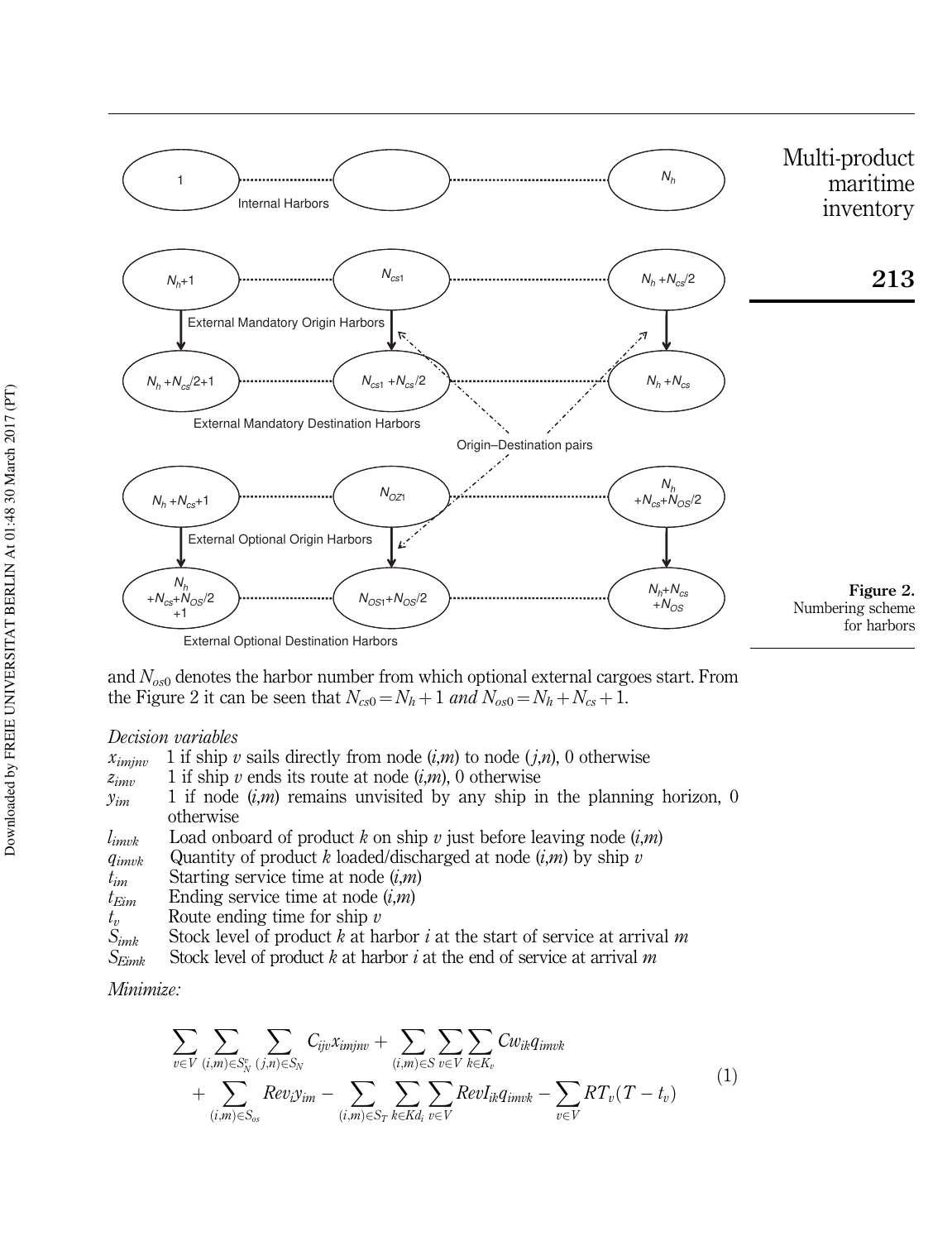JAMR 10,2

214

Subject to:

$$
\sum_{(j,n)\in S_N} x_{i_v m_v jnv} + z_{i_v m_v v} = 1, \quad \forall v \in V
$$
\n(2)

$$
\sum_{(j,n)\in S_N^v, i\neq j} x_{jnlmv} - \sum_{(j,n)\in S_N, i\neq j} x_{injmv} - z_{imv} = 0, \quad \forall (i,m)\in S_N, v\in V \tag{3}
$$

$$
\sum_{(i,m)\in S_N^v} z_{imv} = 1, \quad \forall v \in V \tag{4}
$$

$$
\sum_{v \in V} \sum_{(j,n) \in S_N^v} x_{jnimv} + y_{im} = 1, \quad \forall (i,m) \in S_N
$$
 (5)

$$
y_{im} = 0, \quad \forall (i, m) \in S_{cs} \cup S_O \tag{6}
$$

$$
y_{i1} = y_{(i+N_{os}/2)1}, \quad \forall i \in H_{os} : i \leq (N_{os0} + N_{os}/2 - 1)
$$
 (7)

$$
y_{im} - y_{i(m-1)} \ge 0, \quad \forall (i, m) \in S_M : m > M \min_i
$$
 (8)

$$
x_{\text{imjnw}}(l_{\text{imv}k} + J_{jk}q_{\text{jnw}k} - l_{\text{jmv}k}) = 0, \quad \forall v \in V, k \in K_v, (i, m) \in S_N^v,
$$
  

$$
(j, n) \in S_N : i \neq j
$$
 (9)

$$
q_{imvk} = \left(\sum_{(j,n)\in S_N^v, i\neq j} x_{jnimv}\right) Q_i, \quad \forall (i,m) \in S_{cs} \cup S_{os}, v \in V,
$$
  
\n
$$
k \in K_i \cap K_v
$$
\n(10)

$$
Q_{vk} + J_{i_vk}q_{i_vm_vk} - l_{i_vm_vk} = 0, \quad \forall v \in V, k \in K_v
$$
\n
$$
(11)
$$

$$
\sum_{k \in K_v} l_{imvk} \leq CAP_v, \quad \forall v \in V, (i, m) \in S \tag{12}
$$

$$
q_{imvk} \leq CAP_v \sum_{(j,n)\in S_N^v} x_{jnimv}, \quad \forall v \in V, (i,m) \in S_N, k \in K_v
$$
\n
$$
(13)
$$

$$
t_{im} - t_{i(m-1)} \ge 0, \quad \forall (i, m) \in S_M : m > M \min_i
$$
 (14)

$$
t_{im} + \sum_{v \in V} \sum_{k \in K_v} T Q_{ik} q_{imvk} - t_{Eim} = 0, \quad \forall (i, m) \in S
$$
 (15)

$$
x_{\text{imjnv}}(t_{\text{Eim}} + T_{\text{ijv}} - t_{\text{jn}}) \leq 0, \quad \forall v \in V, (i, m) \in S_N^v, (j, n) \in S_N : i \neq j \tag{16}
$$

$$
y_{im}(t_{im} - t_{Ei(m-1)}) = 0, \quad \forall (i, m) \in S_M : m > M \min_i
$$
 (17)

$$
t_{im}, t_{Ein} \le T, \quad \forall (i, m) \in S \tag{18}
$$

$$
TW_{si} \leq t_{i1} \leq TW_{ei}, \quad \forall i \in H_{cs} \cup H_{os}
$$
\n
$$
(19)
$$

$$
z_{imv}(t_v - t_{Eim}) = 0, \quad \forall (i, m) \in S, v \in V \tag{20}
$$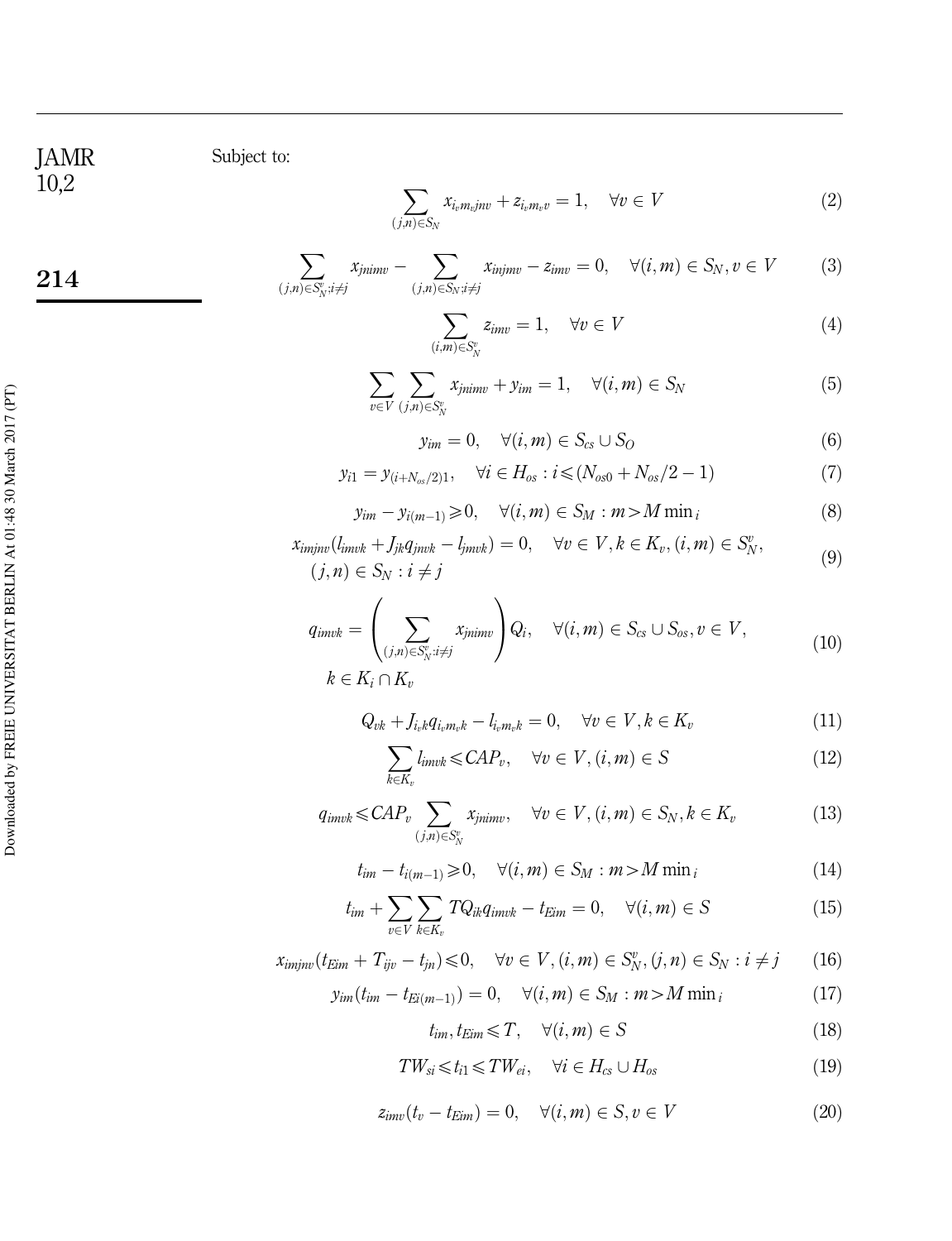$$
s_{i1k} = I S_{ik} + J_{ik} R_{ik} t_{i1}, \quad \forall i \in H_t, k \in K_t
$$
\n
$$
(21) \qquad \text{Multi-product}
$$

 $(22)$ 

 $(23)$ 

215

maritime inventory

$$
s_{imk} - \sum_{v \in V} J_{ik}q_{imvk} + J_{ik}R_{ik}(t_{Eim} - t_{im}) - s_{Eimk} = 0, \quad \forall (i, m) \in S_T,
$$
  

$$
k \in K_i
$$

$$
s_{Ei(m-1)k} + J_{ik}R_{ik}(t_{im} - t_{Ei(m-1)}) - s_{imk} = 0, \quad \forall (i, m) \in S_M,
$$
  

$$
k \in K_i : m > M \min_i
$$

$$
t_{im} - t_{Ei(m-1)} \ge 0, \quad \forall (i, m) \in S_M, k \in K_i : m > M \min_i
$$
 (24)

$$
S\min_{i} \leqslant \sum_{k \in K_{i}} s_{imk} \leqslant S\max_{i}, \quad \forall (i, m) \in S_{T}
$$
\n
$$
(25)
$$

$$
S\min_{i} \leqslant \sum_{k \in K_{i}} s_{Eimk} \leqslant S\max_{i}, \quad \forall (i, m) \in S_{T}
$$
\n
$$
(26)
$$

$$
S_{Eimk} + J_{ik}R_{ik}(T - t_{Eim}) \ge 0, \quad \forall (i, m) \in S_T, k \in K_im : M \max_i
$$
  

$$
\sum (S_{Eimk} + J_{ik}R_{ik}(T - t_{Eim})) \le S \max_i, \quad \forall (i, m) \in S_T,
$$
 (27)

$$
\sum_{k \in K_i} (s_{Eimk} + J_{ik}R_{ik}(T - t_{Eim})) \leq S \max_i, \quad \forall (i, m) \in S_T,
$$
  
\n
$$
k \in K_i : m = M \max_i
$$
\n(28)

$$
l_{imvk}, q_{imvk}, t_{im}, t_{lim}, t_v, s_{imk}, s_{limk} \ge 0, \quad \forall (i, m) \in S, v \in V, k \in K \tag{29}
$$

$$
x_{\text{imp}}^*, y_{\text{im}}, z_{\text{imv}} \in \{0, 1\}, \quad \forall (i, m), (j, n) \in S, v \in V \tag{30}
$$

Objective expression (1) aims at minimizing the ship sailing costs and port costs comprising of cargo loading/unloading, while trying to maximize additional revenues from optional cargoes. The objective function also tries to maximize deliveries of internal cargoes by maximizing the revenue associated with their delivery. As opposed to other maritime transportation scenarios, here we assume no set-up cost or time associated with changing over between different cargoes, while loading/discharging. This makes sense in automobile terminals, as cargo sets are arranged in advance for driving into/off the Roll-on/Roll-off vessels, sequentially. Although the inventory management of internal cargoes lies with the planner, still she would like to maximize the shipments in a given planning horizon, so we would associate a per unit profit with the internal cargoes and include it in the objective term. This is a surrogate revenue term meant to avoid building up of inventory on the ships and origin harbors at the end of planning horizon. It would be beneficial to finish the ship routes early so that they are ready to pick up newer cargoes. This is also a surrogate revenue term and aims at finishing the individual ship routes early for maximizing future business potential.

Constraints (2) are the initial position constraints, which ensure that each ship must depart from its initial position or not move at all and stay at the initial position throughout the planning period. Constraints (3)-(8) are ship routing constraints. Constraints (3) are flow conservation constraints which ensure that the *m*th arrival to harbor *i* should leave that harbor to go to another harbor, or end its route there. Constraints (4) are route-finishing constraints that ensure that each ship must end its route somewhere. Constraints (5) are one-time visit constraints, which ensure that each harbor arrival is visited at most once. A harbor arrival may not be visited at all; in that case  $y_{im}$  is equal to 0. Constraints (6) ensure that initial ship positions and nodes

Downloaded by FREIE UNIVERSITAT BERLIN At 01:48 30 March 2017 (PT) Downloaded by FREIE UNIVERSITAT BERLIN At 01:48 30 March 2017 (PT)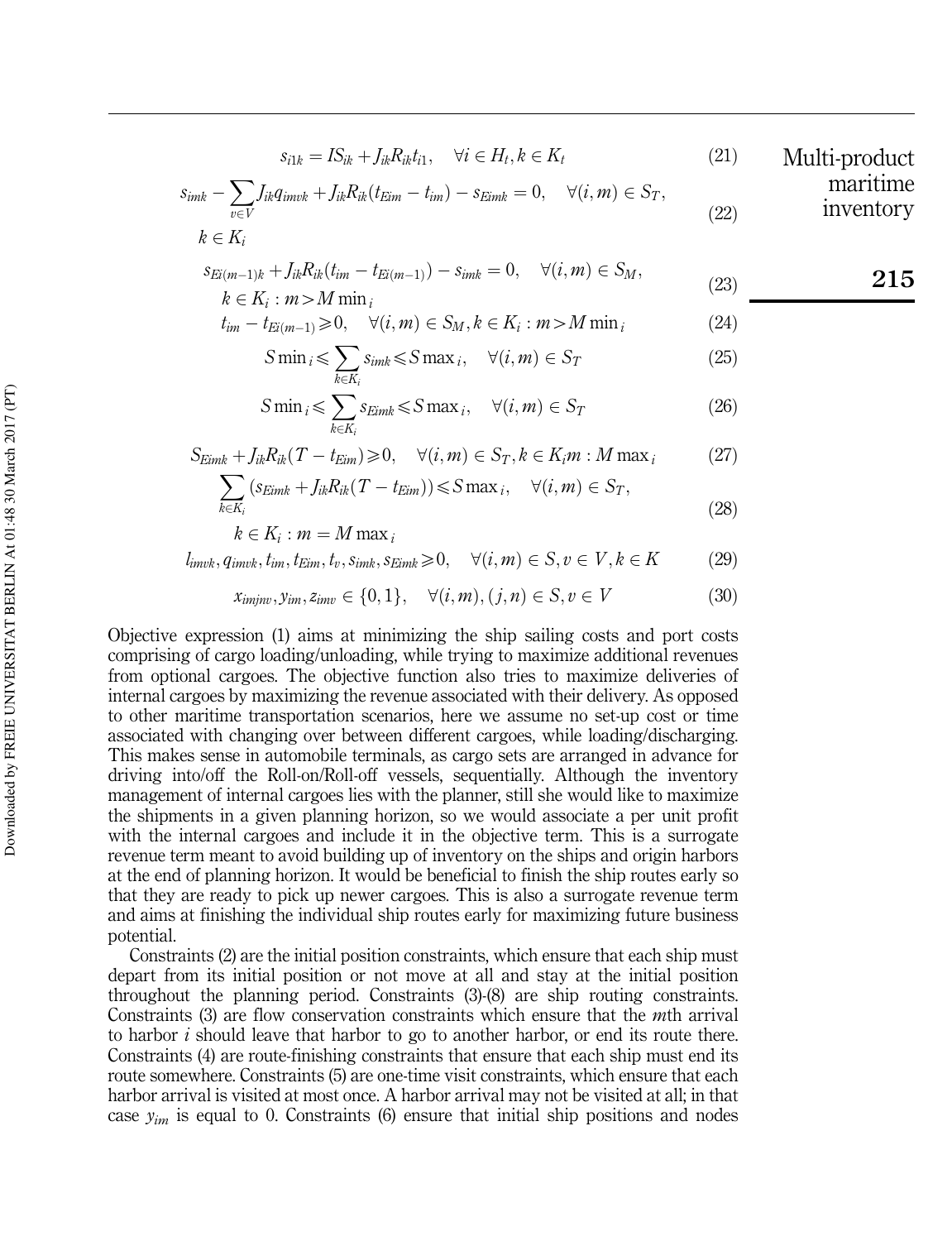corresponding to contractual harbors are compulsorily visited during the planning horizon. Constraints (7) ensure that if a ship visits origin node corresponding to an optional cargo, then it must visit its associated destination node. Constraints (8) are arrival sequence constraints, which ensure that if an arrival number to a harbor remains unvisited by any ship then all the higher numbered arrivals to that harbor must remain unvisited.

Constraints (9)-(13) are related to loading/discharging of cargo. Constraints (9) are ship loading constraints which ensure that the final load of a cargo *k* onboard a ship *v* at the end of arrival node  $(j,n)$  is equal to the load of cargo k onboard the ship at last node, plus (or minus) the quantity loaded (or discharged) on to the ship at this node. The whole term is multiplied with the flow binary variable, which ensures that this constraint holds only in case the node  $(j,n)$  is immediately followed by the node  $(i,m)$ in the route of ship *v*. This is a non-linear expression and can be linearized by replacing the non-linear expression with a set of two constraints as shown below (Williams, 1978). The term *CAP<sup>v</sup>* is an upper bound on the expression within the parenthesis  $(l_{imvk} + J_{ik}q_{jnvk} - l_{jnvk})$ :

$$
l_{imvk} + J_{ik}q_{jnvk} - l_{jnvk} + CAP_vx_{imjnv} \le CAP_v, \quad \forall v \in V, k \in K_v,
$$
  
(i, m)  $\in S_N^v$ , (j, n)  $\in S_N$  (31)

$$
l_{imvk} + J_{ik}q_{jmk} - l_{jmk} - CAP_v x_{imjnv} \ge - CAP_v, \quad \forall v \in V, k \in K_v,
$$
  
(i, m)  $\in S_N^v$ , (j, n)  $\in S_N$  (32)

Constraints (10) are external cargo load constraints and fix the quantity loaded or discharged from ship *v* of product *k* at an external harbor *i* to be equal to the prespecified number associated with that cargo if the ship *v* visits that harbor, 0 otherwise. Constraints (11) are initial load constraints which ensure that the final load of a product on a ship at the departure from its starting node must be equal to the initial load of the product on that ship plus or minus the quantity of that cargo loaded or discharged at the ships starting node. Constraints (12) are ship capacity constraints and ensure that the total load onboard the ship at any time must not exceed the ship's maximum capacity. Constraints (13) are quantity feasibility constraints, which ensure that the quantity loaded/discharged on a ship of a cargo at a node is  $>0$  only when the ship visits that node.

Constraints (14)-(20) are related to arrival/departure timings at the nodes. Constraints (14) are service time sequence constraints that ensure that the starting service time at an arrival to a harbor is greater than or equal to the service starting time of the previous arrival. Constraints (15) give the relationship between the end of service time and start of service time at a node. The time is spent in loading/ discharging of cargoes. We do not consider set-up timings between successive (un)loadings of different cargo sets, as these are similar cargoes and arranged in advance for sequential loading or discharging. Constraints (16) are route-schedule compatibility constraints and ensure that the arrival time at a node is greater than or equal to the departure time at the immediate predecessor node plus the traveling time between the two nodes. This is a non-linear constraint and the product with the binary variable *ximjnv* ensures that the relationship holds only when the two nodes are directly connected along a ships route. These non-linear constraints can be easily linearized in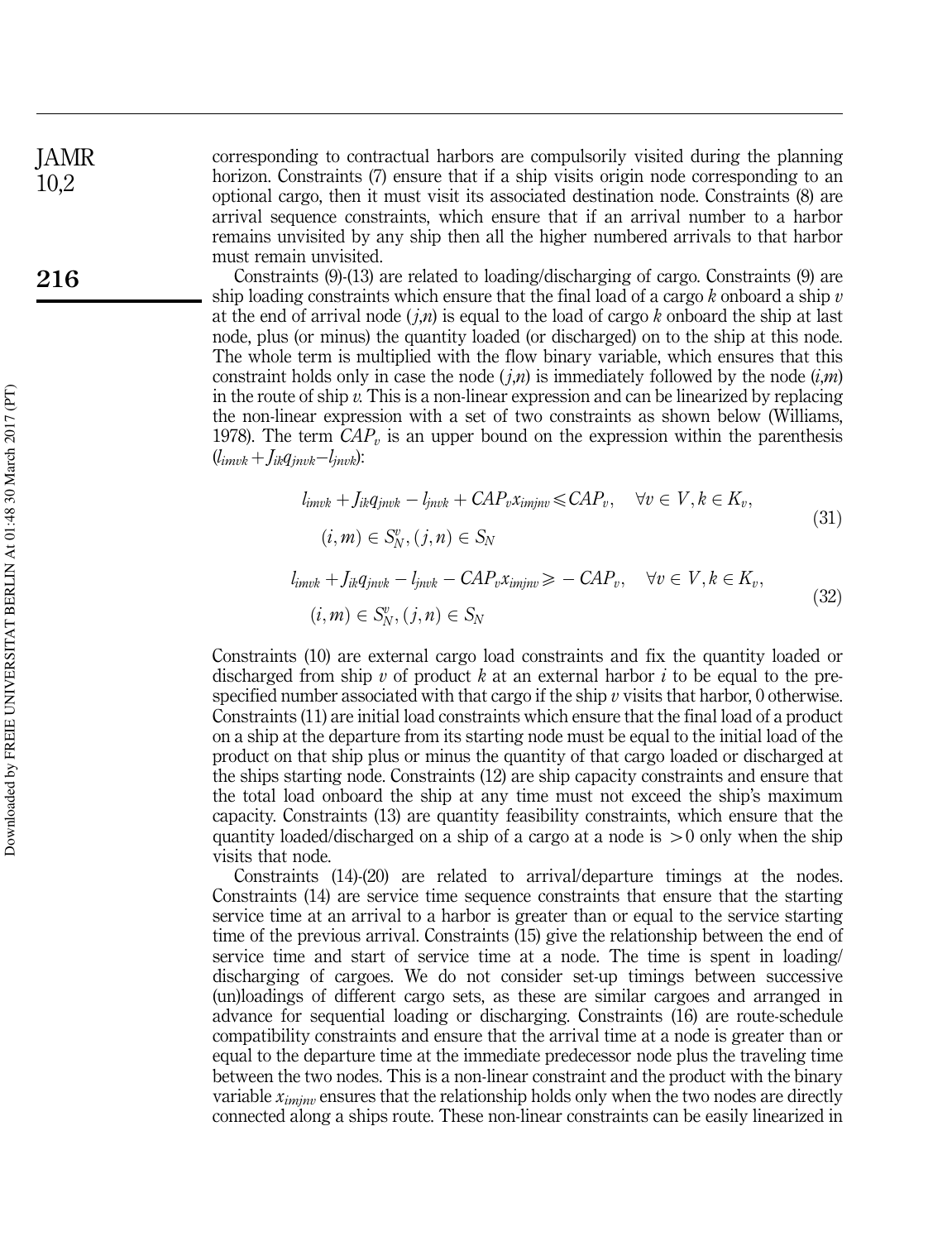the same way as Constraints (9), by replacing the expression with a set of two linear constraints shown below:

maritime inventory

Multi-product

$$
t_{Eim} + T_{ijv} - t_{jn} + T.x_{imjnv} \le T, \quad \forall v \in V, (i, m) \in S_N^v,
$$
  
\n
$$
(j, n) \in S_N : i \ne j
$$
  
\n
$$
t_{Eim} + T_{ijv} - t_{jn} + T.x_{imjnv} \ge -T, \quad \forall v \in V, (i, m) \in S_N^v,
$$
  
\n(33)  
\n(34)  
\n(35)  
\n(36)  
\n(37)  
\n(38)  
\n(39)  
\n(30)  
\n(31)

$$
\lim_{\epsilon \to 0+} \frac{1}{\epsilon} \lim_{y \to 0+} \frac{1}{\epsilon} \lim_{\epsilon \to 0+} \frac{1}{\epsilon} \lim_{y \to 0+} \frac{1}{\epsilon} \frac{1}{\epsilon} \lim_{y \to 0+} \frac{1}{\epsilon} \lim_{y \to 0+} \frac{1}{\epsilon} \lim_{y \to 0+} \frac{1}{\epsilon} \lim_{y \to 0+} \frac{1}{\epsilon} \lim_{y \to 0+} \frac{1}{\epsilon} \lim_{y \to 0+} \frac{1}{\epsilon} \lim_{y \to 0+} \frac{1}{\epsilon} \lim_{y \to 0+} \frac{1}{\epsilon} \lim_{y \to 0+} \frac{1}{\epsilon} \lim_{y \to 0+} \lim_{y \to 0+} \frac{1}{\epsilon} \lim_{y \to 0+} \lim_{y \to 0+} \frac{1}{\epsilon} \lim_{y \to 0+} \lim_{y \to 0+} \lim_{y \to 0+} \lim_{y \to 0+} \lim_{y \to 0+} \lim_{y \to 0+} \lim_{y \to 0+} \lim_{y \to 0+} \lim_{y \to 0+} \lim_{y \to 0+} \lim_{y \to 0+} \lim_{y \to 0+} \lim_{y \to 0+} \lim_{y \to 0+} \lim_{y \to 0+} \lim_{y \to 0+} \lim_{y \to 0+} \lim_{y \to 0+} \lim_{y \to 0+} \lim_{y \to 0+} \lim_{y \to 0+} \lim_{y \to 0+} \lim_{y \to 0+} \lim_{y \to 0+} \lim_{y \to 0+} \lim_{y \to 0+} \lim_{y \to 0+} \lim_{y \to 0+} \lim_{y \to 0+} \lim_{y \to 0+} \lim_{y \to 0+} \lim_{y \to 0+} \lim_{y \to 0+} \lim_{y \to 0+} \lim_{y \to 0+} \lim_{y \to 0+} \lim_{y \to 0+} \lim_{y \to 0+} \lim_{y \to 0+} \lim_{y \to 0+} \lim_{y \to 0+} \lim_{y \to 0+} \lim_{y \to 0+} \lim_{y \to 0+} \lim_{y \to 0+} \lim_{y \to 0+}
$$

We have assigned non-zero times to non-visited nodes. According to Constraints (18), all starting and ending times associated with a non-visited arrival to a harbor is equal to the ending time of the preceding arrival to that harbor. This is also a non-linear constraint and can be linearized in the same way as Constraints (9) and (16) as shown earlier. Constraints (18) set the upper bounds on time variables to be within the planning horizon, *T*. Constraints (19) ensure that the timing of arrival at the external harbors lies within the agreed upon time windows for start of service. Constraints (20) assign values to the route finishing time for each ship. When the ship *v* ends its route  $z_{\mathit{imv}}$  is equal to 1, then  $t_v$  is equated to finishing time at that last arrival. This is a nonlinear constraint and can be linearized as shown below in Constraints (35) and (36). Here *T* is the upper bound on the value inside the parentheses  $(t_v - t_{Eim})$ :

$$
t_v - t_{\text{Eim}} + z_{\text{imv}} T \leq T, \quad \forall (i, m) \in S, v \in V \tag{35}
$$

$$
t_v - t_{\text{Eim}} + z_{\text{imv}} T \geqslant -T, \quad \forall (i, m) \in S, v \in V \tag{36}
$$

Constraints (21)-(29) are related to stock level management at the internal harbors. Constraints (21) are initial inventory constraints and ensure that stock level of product at first arrival to a harbor is equal to its initial inventory at the harbor plus (minus) the quantity produced (consumed) at the harbor till the starting service time. For the harbors where ships are initially positioned, the initial stock would be equal to the initial inventory of the product. Constraints (22) give the relationship between the end stock level of a product at a harbor and its starting stock level in a particular arrival. The difference is stock levels arise due to the production or consumption taking place in this time and any ship loading or discharging the cargo at this arrival. Constraints (23) give the relationship between the starting stock level of a product at an arrival to a harbor and its end stock level at the preceding arrival to that harbor. This constraint does not allow more than one ships to berth at the same time in a harbor. We have taken this assumption considering that the time spent at ports is relatively small compared to sailing times.

Constraints (25) and (26) ensure that the total stock of all products at a harbor should be within the maximum and minimum bounds. Constraint (27) ensures that the final stock of a product at a harbor at the end of planning horizon should not be negative, i.e. there should not be a backlog in demand. Constraint (28) ensures that the total stock of all the products at a harbor at the end of the planning horizon should not exceed the maximum limit. Constraints (29) ensure positive values for all continuous variables and Constraints (30) enforce binary values for the binary variables.

#### 5. Solution method

We refer to the solution techniques used by Flatberg *et al.* (2001) to solve a single product maritime inventory routing problem and Bredström *et al.* (2005) for a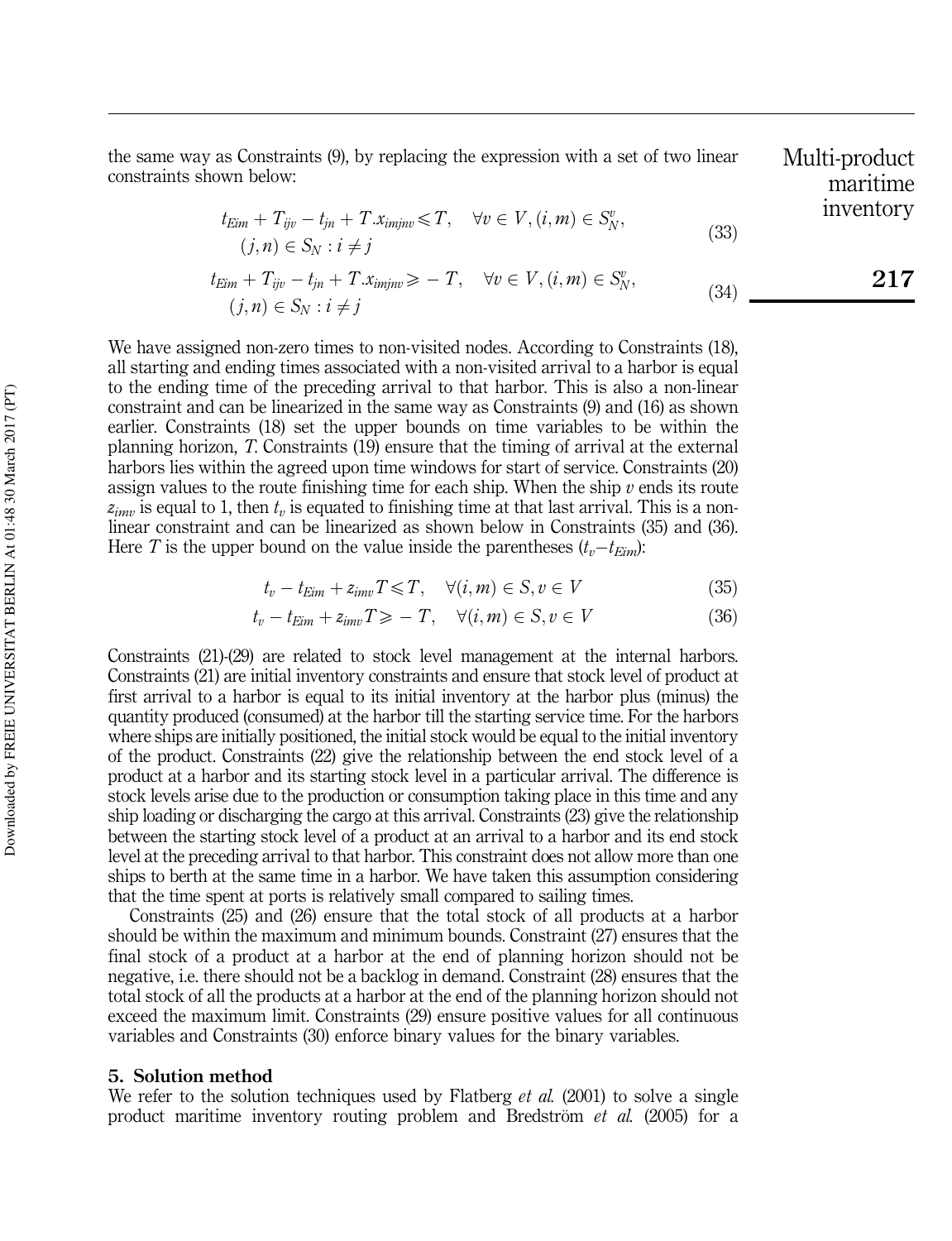distribution problem. The solution to the problem of scheduling the vessels will consist of a set of calls to the internal harbors, and single calls to the corresponding origins and destinations of each external and selected optional cargo, after determining which ones to carry. A solution to a problem instance has to satisfy two types of feasibilities. The first part is represented by Constraint sets (2)-(8). These constraints are related to the routes taken by the vessels only and take care of the combinatorial feasibility part of the problem. The remaining sets of constraints from (9) to (28) are related to the quantities of loading/discharging and arrival times at harbors and define the linear feasibility part of the problem.

As a solution approach we propose an iterative algorithm that works in three stages: an ACO based to generate a ship routing; a LP solver to check the feasibility of the generated route and obtain corresponding optimal shipment plan and ship schedules; and a local search step to improve the existing ship routing. The fitness value of a feasible route generated in an iteration of the algorithm is given as a sum of travel cost of the route and other costs derived from the objective value of corresponding LP. The fitness value associated with a feasible plan is used as information to update some parameters of the ACO algorithm, which guide it to find improved solutions in further iterations. The ACO-based heuristic technique offers certain advantages over local search-based metaheuristic techniques. First we can incorporate all the combinatorial constraints in the route building stage itself. That means all the routes that we get as a solution from our ACO heuristic satisfy combinatorial feasibility. As shown later we can also avoid some time and quantity infeasible routes right at the route building stage. Second we do not have to start with an initial solver. ACO being a random search technique is expected to exploit the solution space well.

#### *5.1 ACO algorithm for the generation of ship routing plans*

ACO is a probabilistic technique for computational problems that can be reduced in the interests of determining optimal paths via graphical analysis. There are several versions of ACO algorithm. One of the most successful versions is Ant colony systems (ACS) algorithm. We use a modified version of ACS in our solution algorithm.

*5.1.1 Graph creation for ACS*. A node in the graph is represented as a triplet of  $(v, i, m)$ , where *v* stands for a ship, *i* stands for a harbor and *m* stands for arrival number to that harbor. Thus a node in the graph represents a feasible arrival of a particular ship to a harbor at a particular arrival number. This arrival of ship at a particular harbor position can be defined as an event in the entire ship routing operation. We also assign two dummy nodes as an origin node and an end node to the graph. The directed arc joining two nodes represents that the start timing of the event joining the arrowhead is either greater than or equal to the node on the tail or completely unrelated to the event on the tail. Any node lying on a path after a particular node follows the same relationship with the node visited earlier. This type of nodal structure makes it easier to follow precedence relationships among ship visits to port arrivals, both from the point of view of ship routes and from the port arrival sequence perspective.

*5.1.2 Definitions and notations*. In this section we define variables and parameters related to the ACS algorithm, based on the graphical structure defined in earlier section. We will also use some notations defined earlier in Section 4.

- *a*,*b* nodes in the network graph, where  $a \equiv (i,m,v)$  and  $b \equiv (j,n,u)$ ,  $\forall (i,m),(j,n) \in S$ ; *,* $*u* \in V$
- *N* set of all the nodes in the network graph
- $N_v$  set of all nodes corresponding to ship *v*

218

JAMR 10,2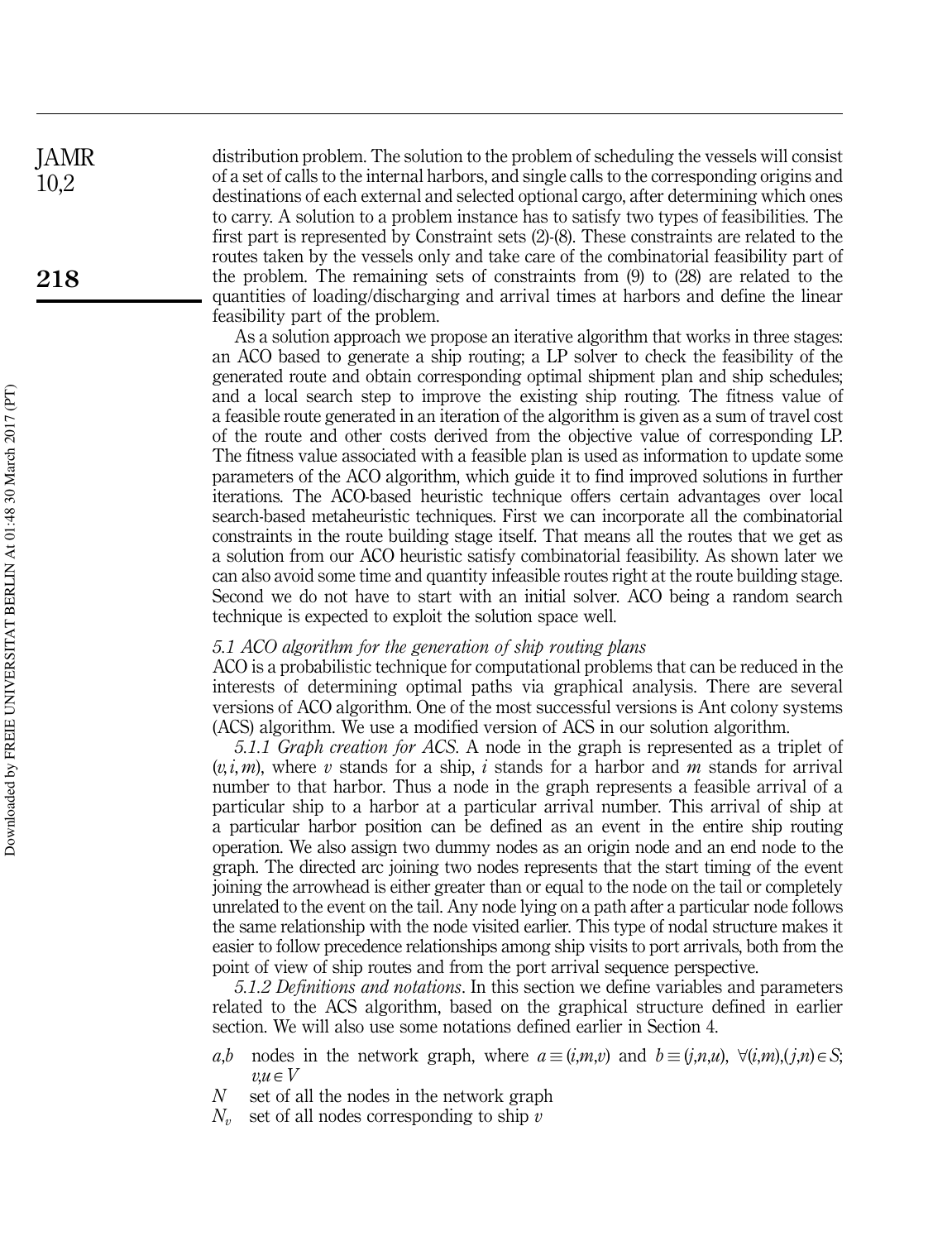| num_itrs<br>num_ants<br>ENode<br>$\alpha$ , $\beta_R$ , $\beta_C$ , $\xi$<br>$\rho, q_0, \tau_0, C_0$ | parameter which determines the number of iterations the algorithm will run<br>parameter which determines the number of ants used in a single iteration<br>An artificially assigned end node<br>parameters used in the ACO algorithm<br>parameters used in the ACO algorithm | Multi-product<br>maritime<br>inventory |
|-------------------------------------------------------------------------------------------------------|-----------------------------------------------------------------------------------------------------------------------------------------------------------------------------------------------------------------------------------------------------------------------------|----------------------------------------|
| <i>NodeSet</i>                                                                                        | set of non-visited nodes in the network graph                                                                                                                                                                                                                               |                                        |
| Node Vector                                                                                           | sequential set of nodes selected by an ant                                                                                                                                                                                                                                  | 219                                    |
| curnode<br>shipvector                                                                                 | current node selected by an ant<br>sequential sets of harbor arrival positions selected by an ant per ship or<br>ship route vector                                                                                                                                          |                                        |
| posvector                                                                                             | set of harbor arrival positions selected by an ant                                                                                                                                                                                                                          |                                        |
| <b>BAntVector</b>                                                                                     | best ship route vector found so far by any ant traversing the graph                                                                                                                                                                                                         |                                        |
| cum_time<br>cum_load                                                                                  | set of total travel times covered by an ant corresponding to each ship<br>set of total load quantities of external cargoes loaded by each ship<br>corresponding to an ant                                                                                                   |                                        |
| $Att_a$                                                                                               | attraction level of node <i>a</i> from the current node                                                                                                                                                                                                                     |                                        |
| $\tau_{ab}$                                                                                           | pheromone level of the arc $(a,b)$                                                                                                                                                                                                                                          |                                        |
| $\eta_{Ra}$                                                                                           | heuristic information related to revenue associated with node a                                                                                                                                                                                                             |                                        |
| $\eta_{Cab}$                                                                                          | heuristic information related to travel cost associated with arc<br>connecting nodes $a$ and $b$                                                                                                                                                                            |                                        |
| $pr_a$                                                                                                | probability assigned to an unvisited node $a$ defining a probability<br>distribution for the whole <i>NodeSet</i>                                                                                                                                                           |                                        |
| $\frac{C_{\textrm{ant}}}{C_{bs}}$                                                                     | objective value corresponding to an ant                                                                                                                                                                                                                                     |                                        |
|                                                                                                       | objective value of the best ship route vector found so far                                                                                                                                                                                                                  |                                        |
| M                                                                                                     | a very large number                                                                                                                                                                                                                                                         |                                        |
| X, Y, Z                                                                                               | sets of values corresponding to binary variables $x_{imjns}$ , $y_{im}$ , and $z_{imns}$<br>derived from final <i>shipvector</i> corresponding to an ant                                                                                                                    |                                        |

*5.1.3 Tour construction*. In each iteration we assign a given number of ants at the origin of the network graph. The origin is a dummy node. A single ant traverses the complete graph till it reaches the dummy end node denoted by *Enode*. When an ant traverses through an arc an increase or decrease in pheromone value associated with the arc occurs. This information stored as pheromone values guides following ants in deciding their paths through the graph network. The higher the pheromone contents of an arc, the higher the chances that it will be selected further. The following formulations are used in the ACO algorithm.

When located at node  $a$ , an ant moves to another node  $b$  chosen according to a pseudorandom proportional rule. The following formulae are use for the same:

$$
Att_b = \tau_{ab}^{\alpha} \eta_{Rb}^{\beta_R} / \eta_{Cb}^{\beta_C} \quad \forall b \in NodeSet, a = cumode \tag{37}
$$

$$
pr_b = Att_b / \left(\sum_{b \in NodeSet} Att_b\right) \quad \forall b \in NodeSet \tag{38}
$$

$$
b = \begin{cases} \underset{l \in \text{NodeSet}}{\arg \max}(Att_l) & \text{if } q \leq q_0\\ J, & \text{otherwise} \end{cases} \tag{39}
$$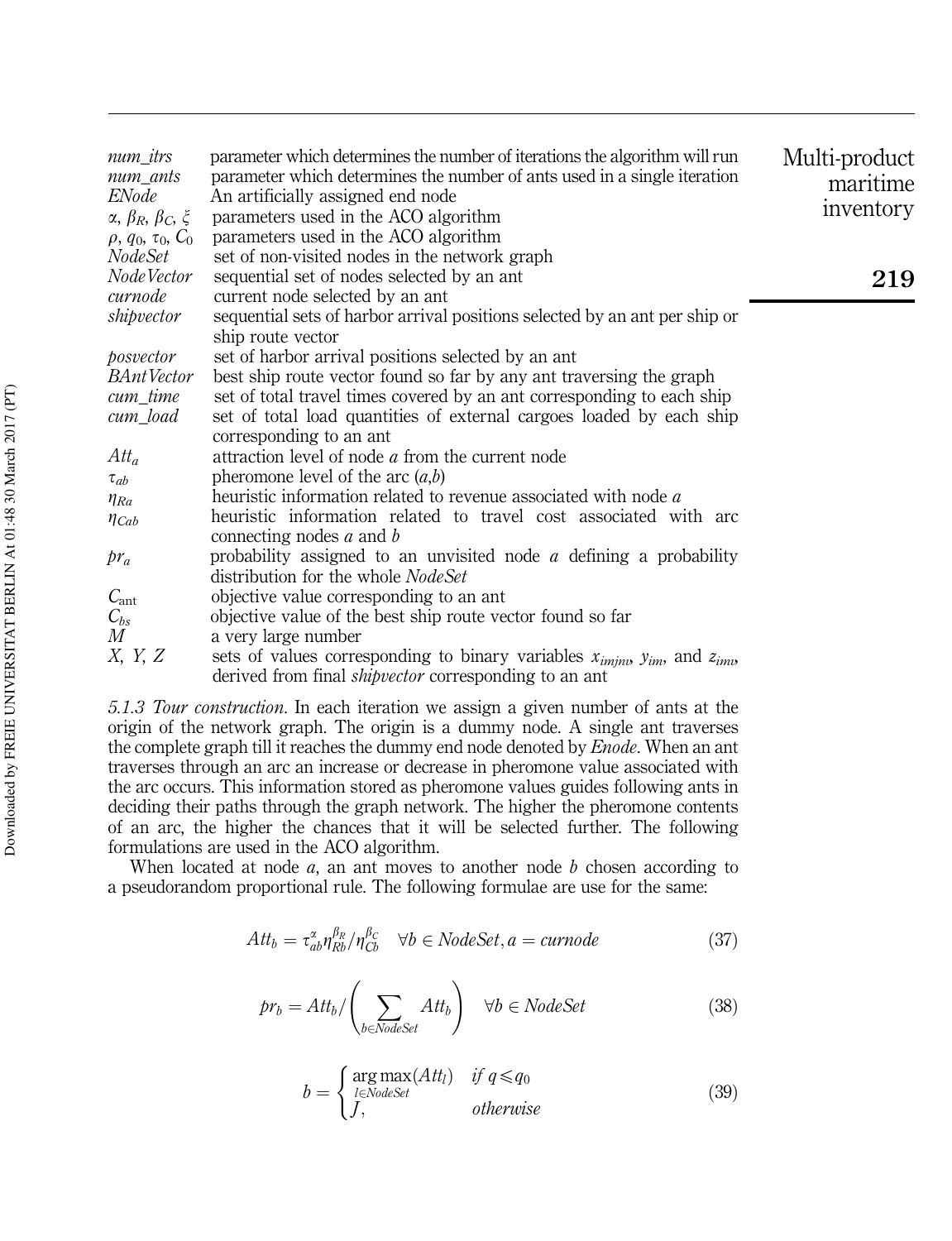where *q* is a random variable uniformly distributed in [0,1],  $q_0$  ( $0 \leq q_0 \leq 1$ ) is a parameter, and *J* the a random variable selected according to probability distribution given by Equation (38).

*5.1.4 Local pheromone update rule*. In ACS the ants use a local pheromone update rule that they apply immediately after having crossed an arc (*a*,*b*) during the tour construction:

$$
\tau_{ab} = (1 - \xi)\tau_{ab} + \xi\tau_0 \quad \forall a, b = \text{arc just traversed} \tag{40}
$$

where  $\xi$ ,  $0 < \xi < 1$ , and  $\tau_0$  are two parameters. The value of  $\tau_0$  is set to be the same as initial value of the pheromone trails. The effect of this local updating rule is that each time an ant passes through an arc  $(i,j)$ , its pheromone trail is reduced, so that the arc becomes less desirable by the following ants. This step avoids stagnation or in other words leads the algorithm away from local optima and toward global exploration.

*5.1.5 Global pheromone update rule*. In ACS version of ACO algorithm only the best ant so far is allowed to deposit pheromones after each, iteration. The pheromone update is carried out by the following equation. We have added a fixed parameter  $C_{\rm 1}$  in the denominator to make sure that the whole ratio is always positive, since sometimes the  $C_{bs}$  may turn out to be negative:

$$
\tau_{ab} = (1 - \rho)\tau_{ab} + \rho C_0/(C_1 + C_{bs}) \quad \forall Arc(a, b) \in BAntVector \tag{41}
$$

#### *5.2 Heuristic description*

Figure 3 presents the complete description of the heuristic algorithm. The leftmost part of the flowchart describes the initialization module. As the first step, a corresponding





JAMR 10,2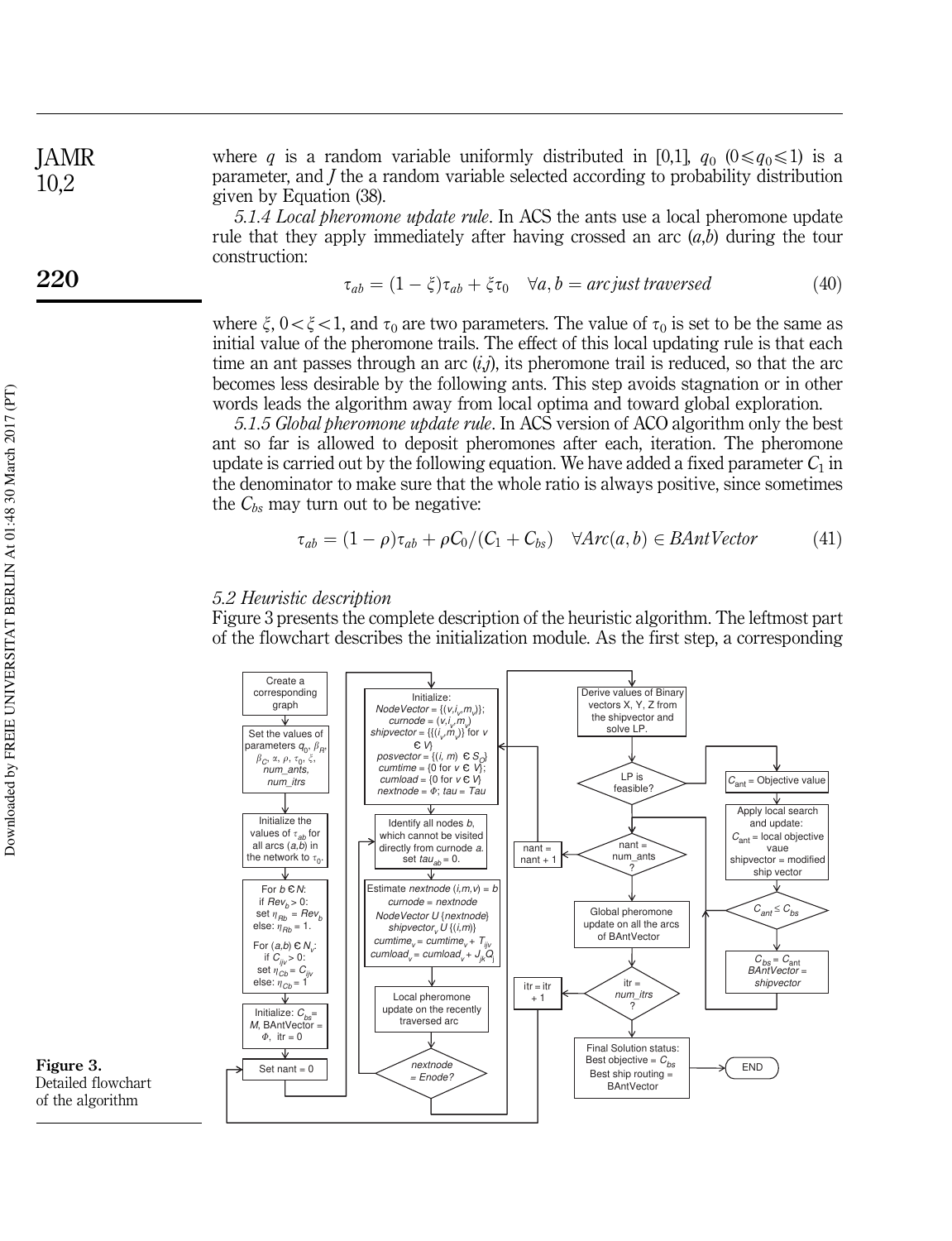graph as discussed in Section 5.1.1 is created for the problem based on the given data. Next the values of all the metaheuristic parameters  $q_0$ ,  $\beta_R$ ,  $\beta_C$ ,  $\alpha$ ,  $\rho$ ,  $\tau_0$ ,  $\xi$ ,  $num\_ants$  and *num\_itrs* needs to be fixed. Next the pheromone value,  $\tau_{ab}$ , for the feasible arcs connecting the pairs of all nodes *a* and  $b \in N$  are initialized to the value  $\tau_0$ .

A very important search feature of an ACO algorithm is the use of heuristic information in probabilistic search. We use heuristic information as a ratio of two values in our case. One of the heuristic information is derived from the cost of travel between two nodes. This heuristic information denoted as  $\eta_{Cab}$  and is equated to the average travel cost between two nodes  $C_{iiv}$  (where  $a = (i,m,v)$  and  $b = (j,n,v)$ ,  $\forall v \in V$ ,  $(i,m),(j,n) \in S_N^v$ , if they form a feasible path. This heuristic information is taken as a denominator to ensure that higher the travel cost between the current node and a prospective node, lesser are the chances of selection of that node as successive node in the ant route. The second heuristic information is associated with the revenue associated with prospective node *b*, denoted as  $\eta_{Rb}$ . This is taken as the revenue associated with an optional origin node *i*, *Rev<sup>i</sup>* . For other nodes this value is taken as equal to unity. This heuristic information value is kept at the nominator to ensure that higher the revenue associated with the prospective arc, the higher the probability of its selection as next node.

In the course of the algorithm the purpose is to derive a combinatorially feasible set of nodes for each ant. The best solution vector found so far by any ant is denoted by *BAntVector* and the objective value associated with the vector is denoted by  $C_{bs}$ . The value of *Cbs* is initialized to a very large number denoted by *M*, as this is a minimization problem.

Next we explain the iterative module of the algorithm. A particular ant in an iteration traverses the graph till a complete route is formed. A variable *curnode* defines the incumbent node of the ant and its initial value is assigned as any one of the nodes corresponding to the starting positions of the ships. A set *shipvector* stores the route formed for each ship. The elements of the subsets for *shipvector* are harbor-arrival nodes, as discussed in the original formulation. The set *shipvector* is initialized as the starting position for each ship. The set *cumtime* stores the cumulative travel time for each ship. In this we only consider the travel time between two successive nodes. The set *cumload* stores the cumulative load onto each ship so far. In this we consider only the external loads, as only they are known in advance. The information contained in the last two sets helps in avoiding the formation of some of the infeasible routes. A set *Tau* stores the updated pheromone values of each arc in the graph. We use a variable set *tau* and initially assign the same values of the set *Tau*. Next we identify the nodes which cannot be directly visited from the incumbent node and assign the value zero to the corresponding entries of the set *tau*. We select the next node for the ant's path using the tour construction steps as discussed in Section 5.1.3. The values of the variables  $\tau_{ab}$ used in Equation (37) are derived from the set *tau*. This node is assigned to the variable *curnode* and all corresponding entries are updated to the sets *NodeVector*, *shipvector*, *cumtime* and *cumload*, based on the node selected. As soon as an ant traverses an arc a local pheromone update is carried out as per Equation (40). The route building steps are carried out repetitively till the ant automatically chooses the *ENode*. Once a complete ant vector is formed, the next step is to evaluate and update the routing plan.

In the evaluation step we derive the values of binary variables *x, y, z* from the complete *shipvector* for an ant. The binary values are fixed in the complete MILP formulations for the problem to derive a corresponding LP for a complete routing plan. This LP is solved using a commercial solver (CPLEX) and if it is feasible, the overall objective value for the routing plan is evaluated. This gives the fitness value C<sub>ant</sub> for the given ant. As an intermediate step we apply a simple local search to check if the current routing plan can be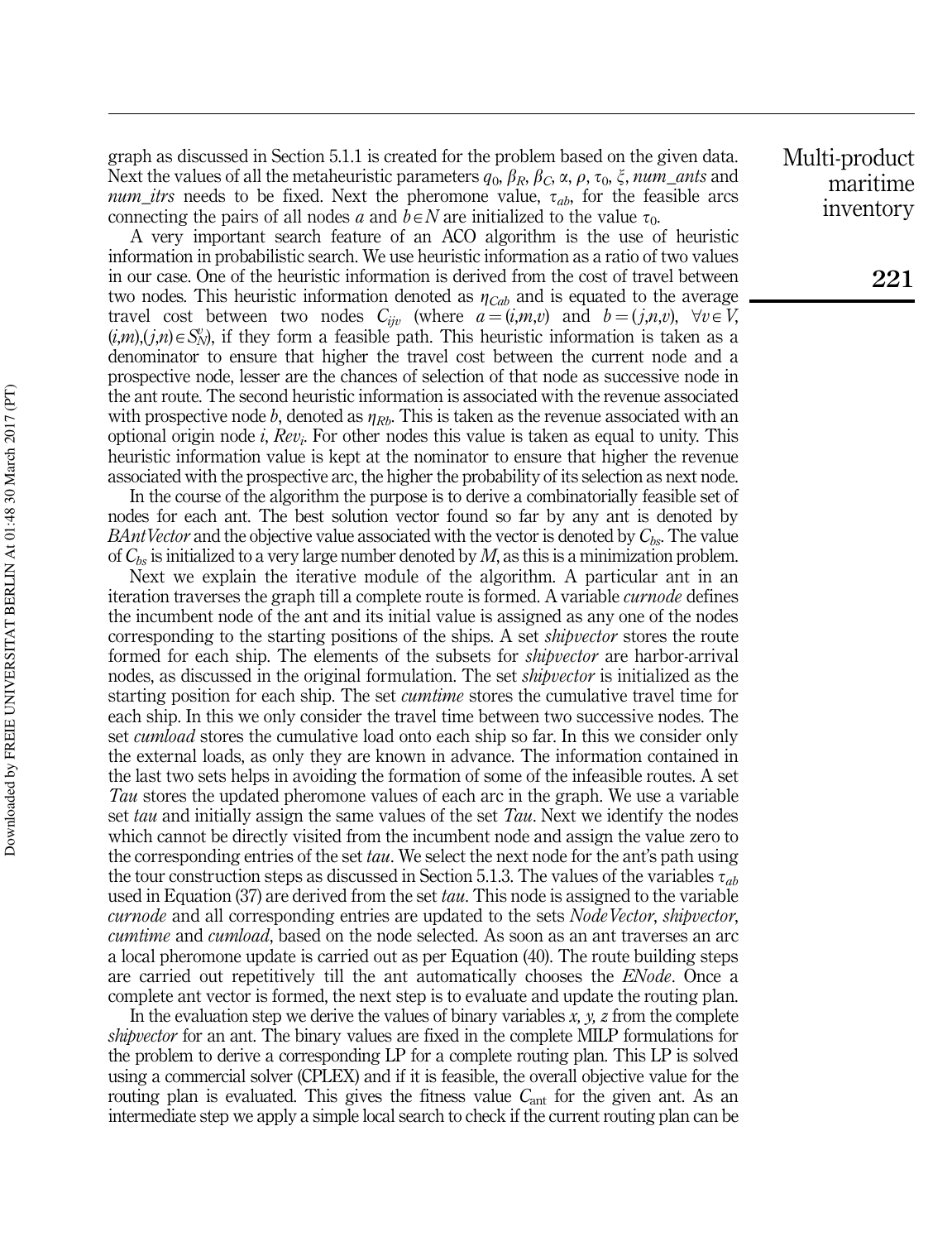improved by simple adding or removing individual nodes from the current routing plan. If there is an improvement, we update the *shipvector* corresponding to this ant and also the fitness value *C*ant. If the fitness value derived is lesser than the best solution found so far, the *BAntVector* and *Cbs* are updated with the values of *shipvector* and *C*ant, respectively.

In each iteration the route building, evaluation/improvement modules are carried out till all the ants are tried. After the end of an iteration the global pheromone update is carried out on all the arcs of the best routing plan, *BAntVector*. The stopping criteria are set twofold; maximum iterations till no improvement or the maximum number of iterations, whichever occurs earlier.

#### 6. Computational results

#### *6.1 Experimental design*

The usefulness of solution techniques to a mathematical model can only be tested by extensive data sets of varying sizes and configurations. To the best of our knowledge this extension to the inventory maritime routing problem has not been taken up in academic research. We have not found any published data sets even for the existing variants of inventory maritime routing problem in the extant literature. Al-Khayyal and Hwang (2007) present a framework for the generation of parameters for a multi-commodity maritime inventory routing problem. We modify this framework and add some more parameter sets to generate parameters for the problem. We choose the configuration of our test problems on the basis of the quadruplet ( $|V|$ ,  $|H_t|$ ,  $|K_t|$ ,  $|K_{os}|$ ). Here  $|V|$  stands for number of ships. |*Ht*| represents the number of internal harbors, |*Kt*| represents the number of internally managed products, and finally |*Kos*| represents the number of optional external cargoes available for transportation. We take a planning horizon of 10 time units. All the harbors are assumed to be located randomly in a  $10 \times 10$  Euclidean matrix. The position of any harbor  $i$  is denoted by  $(a_i, b_i)$ . These points are randomly generated by taking  $a_i b_i \sim U[0,10]$ , where  $U[\alpha, \beta]$  denotes the uniform distribution over the interval  $[\alpha, \beta]$ . The distance between any two harbors is taken as a Euclidian metric. For simplicity we will take only optional cargoes as external cargoes in our data sets. As explained earlier each optional cargo is associated with one origin and one destination. Appendix presents the framework for generation of parameters for the test problems.

A total of 56 feasible data sets are generated to compare the heuristic performance with that of a MILP solver. All the experiments are carried out on an AMD Athlon<sup>1M</sup>-64, 997 MHz computer with 1.25 GB of RAM running Microsoft Windows XP version 2002. Algorithm is implemented in the programming language Python 2.7.2. We used the academic research edition of CPLEX 12.3 optimization library with Python 2.7.2 as LP/ MILP solver. Table I shows all the problem test instances with varying configurations of ships, harbors and cargoes. The last three columns on the number of rows, columns and binaries of reduced MILP are presented to access the real size of the problem instances. On solving an instance on CPLEX, the solver carries out a pre-processing of the input model to reduce the problem size in two to three steps. The solver gives as output the number of rows, columns and binaries in this reduced MILP. It can be clearly seen that two instances of same configuration in terms of number of ships, internal harbors, internal products and optional products may have very different problem sizes, e.g. instances T10 and T11 have very different problem sizes in their reduced MILP.

#### *6.2 Parameter setting for ACO*

The first step in applying a modified ACS algorithm to solve the problem of ship routing is to set up the parameters defined in Section 4.1.2. The values of

222

JAMR 10,2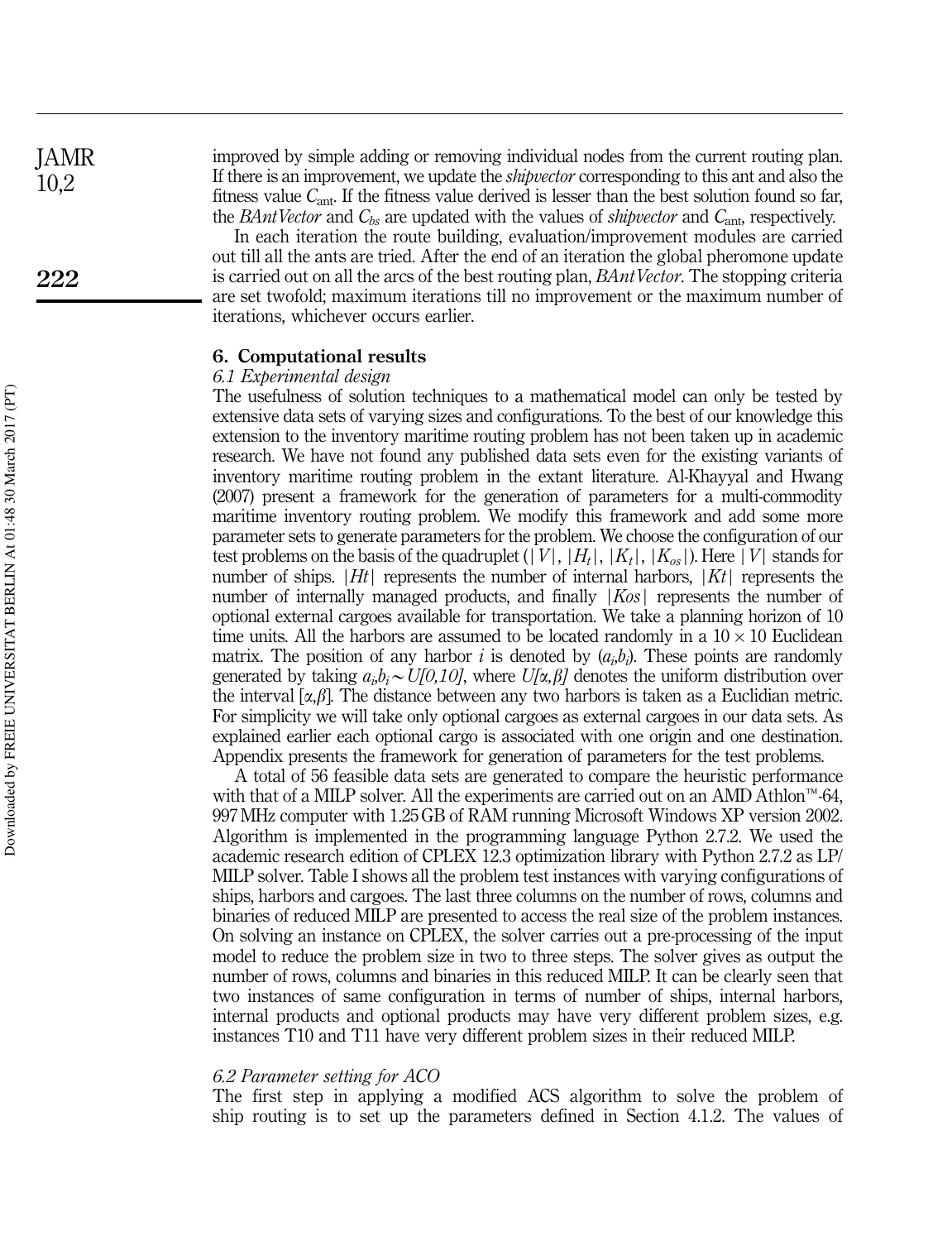| Instance                                           | No. of<br>ships<br>( V )                           | No. of<br>internal<br>harbors<br>( Ht )                   | No. of<br>internal<br>cargoes<br>( Kt )                     | No. of<br>optional<br>cargoes<br>( Kos )           | No. of rows<br>in reduced<br><b>MILP</b> | No. of<br>columns<br>in reduced<br><b>MILP</b> | No. of binaries<br>in reduced<br><b>MILP</b> | Multi-product<br>maritime<br>inventory |
|----------------------------------------------------|----------------------------------------------------|-----------------------------------------------------------|-------------------------------------------------------------|----------------------------------------------------|------------------------------------------|------------------------------------------------|----------------------------------------------|----------------------------------------|
| T1<br>T <sub>2</sub><br>T <sub>3</sub>             | $\overline{c}$<br>$\overline{2}$<br>$\overline{c}$ | $\begin{smallmatrix}2\\2\end{smallmatrix}$<br>$\sqrt{2}$  | $\mathbf{1}$<br>$\mathbf{1}$<br>$\,1$                       | $\overline{c}$<br>$\overline{2}$<br>$\overline{c}$ | 938<br>941<br>746                        | 228<br>228<br>191                              | 133<br>133<br>104                            | 223                                    |
| T <sub>4</sub><br>T <sub>5</sub><br>T <sub>6</sub> | $\overline{c}$<br>$\frac{2}{2}$                    | $\boldsymbol{2}$<br>$\overline{\mathbf{c}}$<br>$\sqrt{2}$ | $\,1$<br>$\,1$<br>$\,1$                                     | 3<br>3<br>3                                        | 1,497<br>1,519<br>1,855                  | 294<br>300<br>348                              | 169<br>173<br>$211\,$                        |                                        |
| T7<br>T <sub>8</sub>                               | $\begin{array}{c} 2 \\ 2 \\ 2 \end{array}$         | $\begin{array}{c} 2 \\ 2 \\ 2 \end{array}$                | $\,1$<br>$\,1$                                              | 6<br>6                                             | 7,703<br>6,006                           | 838<br>689                                     | 532<br>416                                   |                                        |
| T <sub>9</sub><br>T10<br><b>T11</b>                | $\overline{2}$                                     | $\overline{2}$                                            | $\,1$<br>$\overline{2}$<br>$\overline{c}$                   | 6<br>$\overline{2}$<br>$\overline{c}$              | 6,006<br>108<br>1,164                    | 689<br>59<br>258                               | 416<br>8<br>127                              |                                        |
| T12<br>T13                                         | 3<br>3                                             | $\sqrt{2}$<br>$\overline{2}$                              | $\overline{c}$<br>$\overline{2}$                            | $\overline{c}$<br>$\overline{2}$                   | 949<br>1,430                             | 242<br>321                                     | 87<br>159                                    |                                        |
| T14<br>T <sub>15</sub><br>T16                      | $\frac{3}{3}$                                      |                                                           | $\overline{2}$                                              | $\overline{2}$<br>3<br>3                           | 1,420<br>1,153<br>2,480                  | 318<br>282<br>447                              | 157<br>91<br>231                             |                                        |
| T17<br>T18                                         | $\frac{3}{3}$                                      | $2\ 2\ 2\ 2\ 2\ 2$                                        | $\begin{smallmatrix}2\2\2\2\end{smallmatrix}$               | 3<br>$\sqrt{4}$                                    | 2,792<br>1,166                           | 480<br>267                                     | 260<br>90                                    |                                        |
| T19<br>T20<br>T21                                  | 3<br>3<br>3                                        | $\frac{2}{2}$                                             | $\overline{2}$<br>$\overline{2}$<br>3                       | $\overline{4}$<br>$\sqrt{4}$<br>3                  | 3,796<br>3,676<br>1,153                  | 571<br>558<br>282                              | 302<br>291<br>91                             |                                        |
| T <sub>22</sub><br>T <sub>23</sub><br>T24          | 3<br>$\frac{3}{3}$                                 | $\overline{\mathbf{c}}$                                   | $\overline{3}$<br>3<br>$\boldsymbol{3}$                     | 3<br>3<br>6                                        | 2,824<br>2,443<br>5,757                  | 453<br>434<br>707                              | 226<br>194<br>310                            |                                        |
| T <sub>25</sub><br>T <sub>26</sub>                 | 3<br>3                                             | $\begin{array}{c} 2 \\ 2 \\ 2 \\ 3 \end{array}$           | 3<br>3                                                      | 6<br>$\boldsymbol{6}$                              | 9,888<br>9,892                           | 1,019<br>1,024                                 | 541<br>541                                   |                                        |
| <b>T27</b><br><b>T28</b><br>T <sub>29</sub>        | 3<br>$\frac{3}{3}$                                 | 3<br>3                                                    | $\overline{\mathbf{c}}$<br>$\overline{c}$<br>$\overline{2}$ | $\overline{c}$<br>$\frac{2}{2}$                    | 1,076<br>2,470<br>2,133                  | 296<br>491<br>446                              | 109<br>274<br>236                            |                                        |
| T30<br>T31                                         | 3<br>3                                             | 3<br>3                                                    | $\overline{c}$<br>$\overline{c}$                            | 3<br>3                                             | 3,079<br>4,830                           | 557<br>748                                     | 276<br>447                                   |                                        |
| T32<br>T33<br>T34                                  | 3<br>$\frac{3}{3}$                                 | $\overline{3}$<br>3<br>3                                  | $\overline{2}$<br>3<br>3                                    | 3<br>$\sqrt{4}$<br>4                               | 4,827<br>3,943<br>8,090                  | 746<br>653<br>995                              | 447<br>280<br>554                            |                                        |
| T35<br>T36<br><b>T37</b>                           | $\frac{3}{3}$                                      | $\frac{3}{3}$                                             | 3<br>$\frac{3}{3}$                                          | $\sqrt{4}$<br>6<br>6                               | 8,868<br>10,831<br>2,923                 | 1,060<br>1,175<br>500                          | 607<br>588<br>165                            |                                        |
| <b>T38</b><br>T39                                  | 3<br>$\overline{4}$                                | 3<br>3                                                    | 3<br>3                                                      | $\boldsymbol{6}$<br>$\overline{2}$                 | 12,897<br>1,014                          | 1,275<br>307                                   | 702<br>86                                    |                                        |
| T40<br>T41<br>T42                                  | 4<br>4<br>4                                        | 3<br>3<br>3                                               | 3<br>3<br>3                                                 | $\overline{2}$<br>2<br>$\sqrt{4}$                  | 3,719<br>3,724<br>2,297                  | 675<br>679<br>513                              | 341<br>341<br>163                            |                                        |
| T43<br>T44                                         | $\overline{4}$<br>4                                | 3<br>$\boldsymbol{3}$                                     | 3<br>3                                                      | $\overline{4}$<br>$\overline{4}$                   | 5,632<br>7,493                           | 860<br>994                                     | 372<br>514                                   |                                        |
| T45<br>T46<br>T47                                  | 4<br>4<br>4                                        | 4<br>4<br>4                                               | $\frac{2}{2}$<br>$\boldsymbol{2}$                           | $\overline{c}$<br>$\overline{2}$<br>$\overline{c}$ | 2,320<br>2,121<br>5,303                  | 510<br>488<br>942                              | 252<br>228<br>590                            | Table I.                               |
| T48                                                | 4                                                  | $\overline{4}$                                            | $\overline{2}$                                              | 3                                                  | 5,158                                    | 867                                            | 443<br>(continued)                           | Test instances for<br>model evaluation |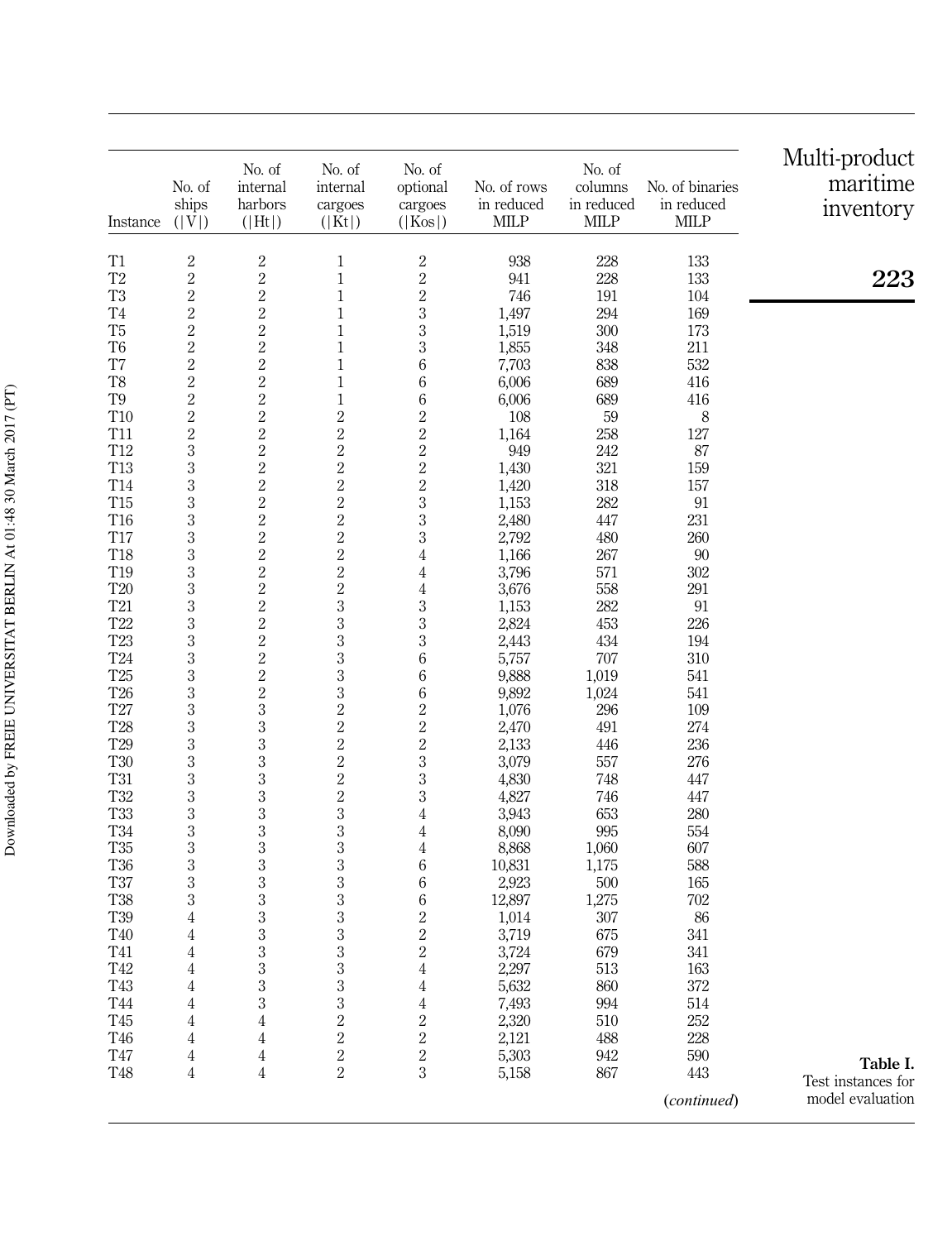| <b>JAMR</b><br>10,2 | Instance        | No. of<br>ships<br>( V ) | No. of<br>internal<br>harbors<br>( Ht ) | No. of<br>internal<br>cargoes<br>$( \mathrm{Kt} )$ | No. of<br>optional<br>cargoes<br>( Kos ) | No. of rows<br>in reduced<br><b>MILP</b> | No. of<br>columns<br>in reduced<br><b>MILP</b> | No. of binaries<br>in reduced<br><b>MILP</b> |
|---------------------|-----------------|--------------------------|-----------------------------------------|----------------------------------------------------|------------------------------------------|------------------------------------------|------------------------------------------------|----------------------------------------------|
| 224                 | T <sub>49</sub> | 4                        | 4                                       | 2                                                  | 3                                        | 4,691                                    | 789                                            | 435                                          |
|                     | <b>T50</b>      | 4                        | 4                                       | 2                                                  | 3                                        | 5,090                                    | 838                                            | 469                                          |
|                     | <b>T51</b>      | 4                        | 4                                       | $\overline{2}$                                     | 4                                        | 10,737                                   | 1,427                                          | 857                                          |
|                     | T <sub>52</sub> | 4                        | 4                                       | $\overline{2}$                                     | 4                                        | 13,325                                   | 1,611                                          | 1,048                                        |
|                     | <b>T53</b>      | 4                        | 4                                       | $\overline{2}$                                     | 4                                        | 13,310                                   | 1,616                                          | 1,046                                        |
|                     | T <sub>54</sub> | 5                        | 6                                       | 5                                                  | 6                                        | 49,736                                   | 3,931                                          | 2,207                                        |
| Table I.            | <b>T55</b>      | 5                        | 6                                       | 5                                                  | 6                                        | 66,865                                   | 4,905                                          | 2,960                                        |
|                     | <b>T56</b>      | 5                        | 6                                       | 5                                                  | 6                                        | 62,492                                   | 4,661                                          | 2,766                                        |

parameters  $\rho$ ,  $\tau_0$ ,  $\xi$ ,  $q_0$ ,  $C_0$  and  $C_1$  were fixed at 0.2, 1, 0.1, 0.5, 300 and 200, respectively. We carried out experiments with the values of parameters  $\alpha$ ,  $\beta_R$ ,  $\beta_C$  and *num\_ants*. The value for  $\alpha$  is considered in the set {0.01, 0.05, 0.1, 0.5, 1, 1.5, 2}, for  $\beta_R$  in the set {0.01, 0.05, 0.1, 0.5, 1, 1.5, 2}, for  $\beta_C$  in the set {0.1, 0.5, 1, 1.5, 2, 2.5, 3} and *num\_ants* in the set {15, 20, 25, 28, 35}. Three instances are chosen from the list for experimentations; a small size instance T1, a medium instance T13 and a large instance T24. These instances are solved till 1,000 iterations using all possible combinations of these parameters. The results are sorted in the decreasing order of algorithm performances with respect to best objective value as first priority, time for best solution as second priority and total run time for 1,000 iterations as the last priority. The best combination of these parameters is found to be  $\alpha = 2.5$ ,  $\beta R = 0.1$ ,  $\beta C = 0.5$  and  $num\_ants = 28$ .

#### *6.3 Computational experience*

We solved all the instances once using MILP solver to obtain the best lower bound on the objective value, MILP objective value and time taken to get optimal solution if possible within the limit. We set the maximum MILP runtime at 3,600 seconds. We use the commercial solver itself to find the best lower bound values on the objective function for larger instances. To get the best lower bound values for each such data sets, we insert the best solution known from our heuristic as starting solution to our MILP, set a CPLEX parameter to guide the solver toward finding best lower bound and run the solver for 7,200 seconds. We solved all the instances three times on the heuristic algorithm to get the average objective value and average time taken to reach best solution. We start by solving the MILP directly for the problem instance up to maximum 3,600 seconds. We note down the results of the MILP solver and solve the problem instance using the heuristic algorithm. Two different stopping criteria are used for the heuristic. If the MILP solves the problem instance to optimality within the run time, we fix the maximum heuristic iterations at 1,000 and stopping criteria as "No improvement in objective for 200 iterations." Table II shows the computational experience with the heuristic algorithm.

As can be seen from Table II, the heuristic performs well as a solution approach. We divide the instances into small, medium and large as per the time taken by MILP solver. The small instances clubbed at the top, are the ones for which the MILP solver reaches optimal solution in a small time. Medium instances grouped in the middle with shaded rows, are the ones for which the solver reaches optimal solution after a long run time. The larger instances shown in bold, are the ones for which the MILP solver could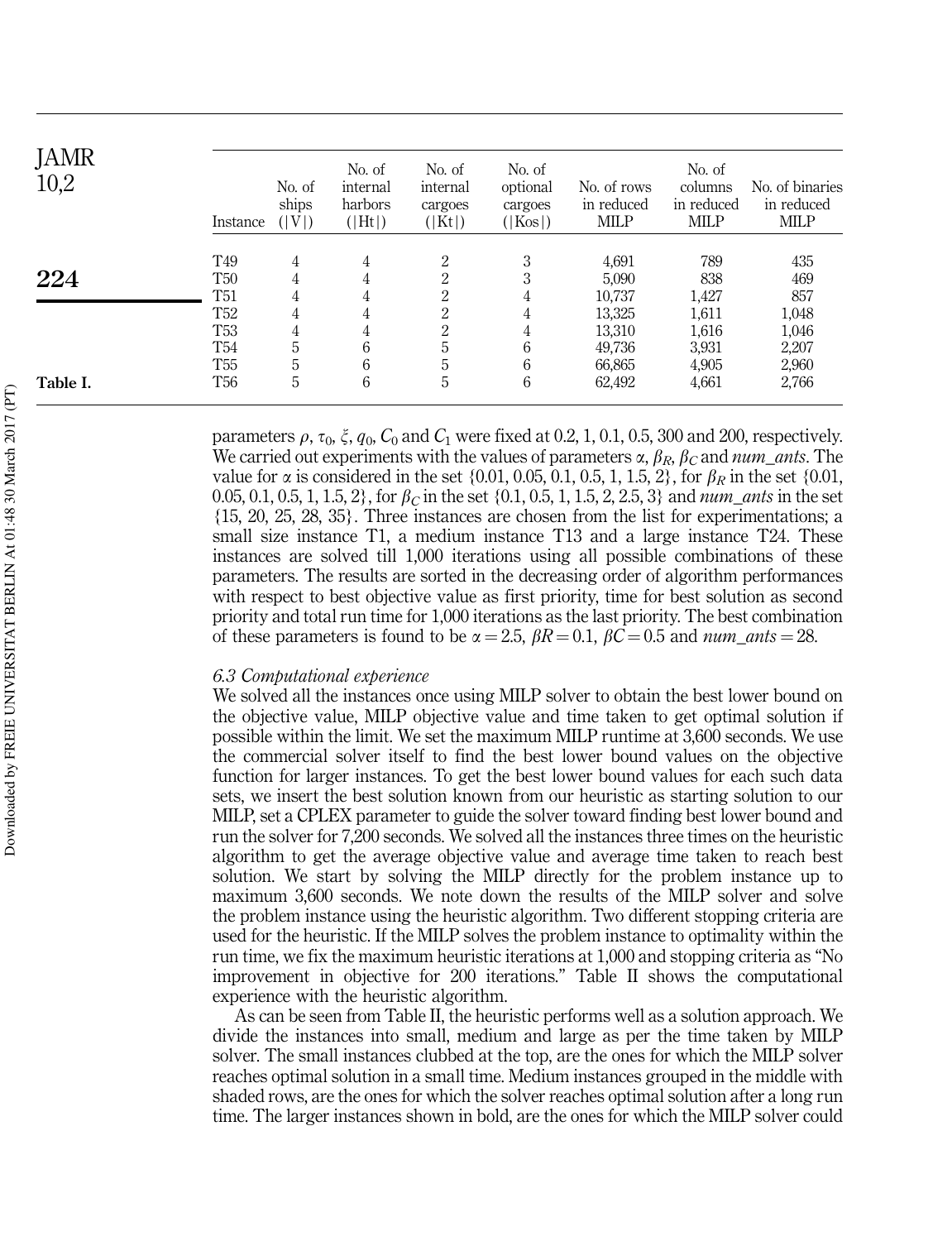| T <sub>1</sub><br>5.45<br>6.22<br>5.45<br>5.45<br>35.16<br>$\operatorname{T2}$<br>$-0.23$<br>$-0.23$<br>$-0.23$<br>3.21<br>48.47<br>$3.1\,$<br>T <sub>3</sub><br>0.69<br>0.69<br>0.69<br>$0.7\,$<br>15.06<br>15.06<br>15.06<br>50.33<br>73.08<br>T <sub>4</sub><br>T <sub>10</sub><br>4.47<br>4.47<br>0.08<br>0.19<br>4.47<br>15.25<br>15.25<br>T11<br>15.25<br>2.48<br>4.1<br>T12<br>3.34<br>3.34<br>3.34<br>0.25<br>1.47<br>T <sub>13</sub><br>$-19.33$<br>$-19.33$<br>$-19.33$<br>211.67<br>107.92 | maritime<br>inventory<br>28.04<br>25.85<br>56.3<br>149.45 |
|-------------------------------------------------------------------------------------------------------------------------------------------------------------------------------------------------------------------------------------------------------------------------------------------------------------------------------------------------------------------------------------------------------------------------------------------------------------------------------------------------------|-----------------------------------------------------------|
|                                                                                                                                                                                                                                                                                                                                                                                                                                                                                                       |                                                           |
|                                                                                                                                                                                                                                                                                                                                                                                                                                                                                                       |                                                           |
|                                                                                                                                                                                                                                                                                                                                                                                                                                                                                                       |                                                           |
|                                                                                                                                                                                                                                                                                                                                                                                                                                                                                                       |                                                           |
|                                                                                                                                                                                                                                                                                                                                                                                                                                                                                                       |                                                           |
|                                                                                                                                                                                                                                                                                                                                                                                                                                                                                                       | 225<br>$25\,$                                             |
|                                                                                                                                                                                                                                                                                                                                                                                                                                                                                                       | 96.8                                                      |
|                                                                                                                                                                                                                                                                                                                                                                                                                                                                                                       | 85.5                                                      |
|                                                                                                                                                                                                                                                                                                                                                                                                                                                                                                       | 180.75                                                    |
| T14<br>$-14.01$<br>$-14.01$<br>$-11.97$<br>64.28<br>16.2                                                                                                                                                                                                                                                                                                                                                                                                                                              | 72                                                        |
| T15<br>167.98<br>167.98<br>167.98<br>0.52<br>4.12                                                                                                                                                                                                                                                                                                                                                                                                                                                     | 61.6                                                      |
| T21<br>58.35<br>$0.99\,$<br>58.35<br>58.35<br>0.18                                                                                                                                                                                                                                                                                                                                                                                                                                                    | 60.07                                                     |
| <b>T22</b><br>$-73.76$<br>$-73.76$<br>$-73.76$<br>71.23<br>3.4                                                                                                                                                                                                                                                                                                                                                                                                                                        | 197.95                                                    |
| T <sub>27</sub><br>251.92<br>251.92<br>251.92<br>$0.6\,$<br>0.54                                                                                                                                                                                                                                                                                                                                                                                                                                      | 123.4                                                     |
| T33<br>$0.36\,$<br>162.17<br>162.17<br>162.17<br>4.33                                                                                                                                                                                                                                                                                                                                                                                                                                                 | 204.3                                                     |
| <b>T37</b><br>168.89<br>168.89<br>168.89<br>2.11<br>23.42                                                                                                                                                                                                                                                                                                                                                                                                                                             | 225.6                                                     |
| T39<br>$1.09\,$<br>1.74<br>49.18<br>49.18<br>49.18                                                                                                                                                                                                                                                                                                                                                                                                                                                    | 101.2                                                     |
| T42<br>97.15<br>97.15<br>97.15<br>3.34<br>66.15                                                                                                                                                                                                                                                                                                                                                                                                                                                       | 298                                                       |
| T45<br>$-3.97$<br>$-3.97$<br>$-3.97$<br>0.78<br>$0.51\,$                                                                                                                                                                                                                                                                                                                                                                                                                                              | 331.67                                                    |
| T46<br>25.81<br>25.81<br>25.81<br>1.64<br>41                                                                                                                                                                                                                                                                                                                                                                                                                                                          | 291.94                                                    |
| 74.86<br>T48<br>74.86<br>74.86<br>10.75<br>2.08                                                                                                                                                                                                                                                                                                                                                                                                                                                       | 488.22                                                    |
| <b>T51</b><br>126.62<br>126.62<br>126.62<br>181.45<br>529.43                                                                                                                                                                                                                                                                                                                                                                                                                                          | 775.2                                                     |
| $-49.41$<br>$-49.41$<br>$-49.41$<br>925<br>5.49<br>T <sub>5</sub>                                                                                                                                                                                                                                                                                                                                                                                                                                     | 59.8                                                      |
| $-26.38$<br>29.7<br>T <sub>16</sub><br>6.52<br>$-26.38$<br>1,092.66                                                                                                                                                                                                                                                                                                                                                                                                                                   | 125.99                                                    |
| T17<br>$-10.56$<br>$-10.56$<br>$-10.46$<br>25.6<br>2,139.14                                                                                                                                                                                                                                                                                                                                                                                                                                           | 207                                                       |
| 17.82<br>17.82<br>24.78<br>159<br>T <sub>20</sub><br>1,282.27                                                                                                                                                                                                                                                                                                                                                                                                                                         | 204                                                       |
| T <sub>23</sub><br>$-51.88$<br>$-51.88$<br>$-51.88$<br>766.6<br>11.5                                                                                                                                                                                                                                                                                                                                                                                                                                  | 135.63                                                    |
| T24<br>235.7<br>235.7<br>235.7<br>26.63<br>1,579.36                                                                                                                                                                                                                                                                                                                                                                                                                                                   | 110.96                                                    |
| T30<br>54.92<br>54.92<br>54.92<br>1,879.6<br>1.4                                                                                                                                                                                                                                                                                                                                                                                                                                                      | 309.34                                                    |
| T36<br>72.01<br>$72.01\,$<br>72.01<br>841.7<br>1,659.36                                                                                                                                                                                                                                                                                                                                                                                                                                               | 1,102                                                     |
| 163.4<br>T43<br>59.64<br>59.64<br>59.64<br>2,497                                                                                                                                                                                                                                                                                                                                                                                                                                                      | 379.6                                                     |
| 0.235<br>2.91<br>T6<br>0.235<br>0.235<br>5,752                                                                                                                                                                                                                                                                                                                                                                                                                                                        | 119.12                                                    |
| T7<br>$-36.56$<br>$-129.93$<br>79.8<br>$-311.87$<br>3,600                                                                                                                                                                                                                                                                                                                                                                                                                                             | 163.95                                                    |
| T <sub>8</sub><br>$-118.59$<br>$-50.5$<br>$-83.11$<br>3,600<br>46.12                                                                                                                                                                                                                                                                                                                                                                                                                                  | 198.02                                                    |
| T <sub>9</sub><br>$-125.3$<br>1.42<br>$-83.11$<br>3,600<br>120                                                                                                                                                                                                                                                                                                                                                                                                                                        | 254.9                                                     |
| 5.33<br>T <sub>18</sub><br>$-14.15$<br>$-14.1$<br>4,318.47<br>$-6.57$                                                                                                                                                                                                                                                                                                                                                                                                                                 | 196.06                                                    |
| T <sub>19</sub><br>1.9133<br>1.9134<br>3,600<br>11.94<br>$-12.045$                                                                                                                                                                                                                                                                                                                                                                                                                                    | 162.8                                                     |
| T <sub>25</sub><br>326.67<br>$-82.88$<br>112<br>27.45<br>3,600                                                                                                                                                                                                                                                                                                                                                                                                                                        | 73.57                                                     |
| <b>T26</b><br>$-25.42$<br>$-34.54$<br>3,600<br>627.6<br>$-147.42$                                                                                                                                                                                                                                                                                                                                                                                                                                     | 963.83                                                    |
| <b>T28</b><br>$-151.54$<br>$-81.54$<br>$-81.54$<br>3,600<br>987.67                                                                                                                                                                                                                                                                                                                                                                                                                                    | 3,600                                                     |
| <b>T29</b><br>$-47.91$<br>$-19.77$<br>$-21.67$<br>3,600<br>190.92                                                                                                                                                                                                                                                                                                                                                                                                                                     | 3,600                                                     |
| <b>T31</b><br>$-250.63$<br>$-125.05$<br>$-141.63$<br>3,600<br>155.84                                                                                                                                                                                                                                                                                                                                                                                                                                  | 3,600                                                     |
| T32<br>3,600<br>493<br>$-91$<br>$-43.925$<br>$-44.67$                                                                                                                                                                                                                                                                                                                                                                                                                                                 | Table II.<br>3,600                                        |
| T34<br>$-42.8$<br>3,600<br>$-250.11$<br>$-58.36$<br>1,792.39                                                                                                                                                                                                                                                                                                                                                                                                                                          | The values for best lower<br>3,600                        |
| <b>T35</b><br><b>Nil</b><br>$-80.22$<br>3,600<br>524.36<br>$-197.893$                                                                                                                                                                                                                                                                                                                                                                                                                                 | bound (LBD), MILP<br>3,600                                |
| <b>T38</b><br>Nil<br>200.18<br>3,600<br>$-210.6949$<br>2,413.45                                                                                                                                                                                                                                                                                                                                                                                                                                       | solution (MILP), Heuristic<br>3,600                       |
| <b>T40</b><br>$-102.9165$<br>$-42.7412$<br>$-41.94$<br>3,600<br>57.47                                                                                                                                                                                                                                                                                                                                                                                                                                 | average (Heur_avg), MILP<br>3,600                         |
| T41<br>3,600<br>100.11<br>$-132.52$<br>$-53.53$<br>$-54.13$                                                                                                                                                                                                                                                                                                                                                                                                                                           | time $(T_{\text{milp}})$ , average<br>3,600               |
| T44<br>3,600<br>$-312.6923$<br>$-93.59$<br>$-124.51$<br>45                                                                                                                                                                                                                                                                                                                                                                                                                                            | heuristic time for best<br>3,600                          |
| T47<br>$-108.912$<br>Nil<br>$-126.26$<br>3,600<br>1,504.96                                                                                                                                                                                                                                                                                                                                                                                                                                            | solution (T_heur_b), and<br>3,600                         |
| T49<br><b>Nil</b><br>$-202.6427$<br>126.64<br>3,600<br>2,117.8                                                                                                                                                                                                                                                                                                                                                                                                                                        | average heuristic time for<br>3,600                       |
|                                                                                                                                                                                                                                                                                                                                                                                                                                                                                                       | stopping criteria                                         |
|                                                                                                                                                                                                                                                                                                                                                                                                                                                                                                       | $(T_\text{heur\_sc})$<br>(continued)                      |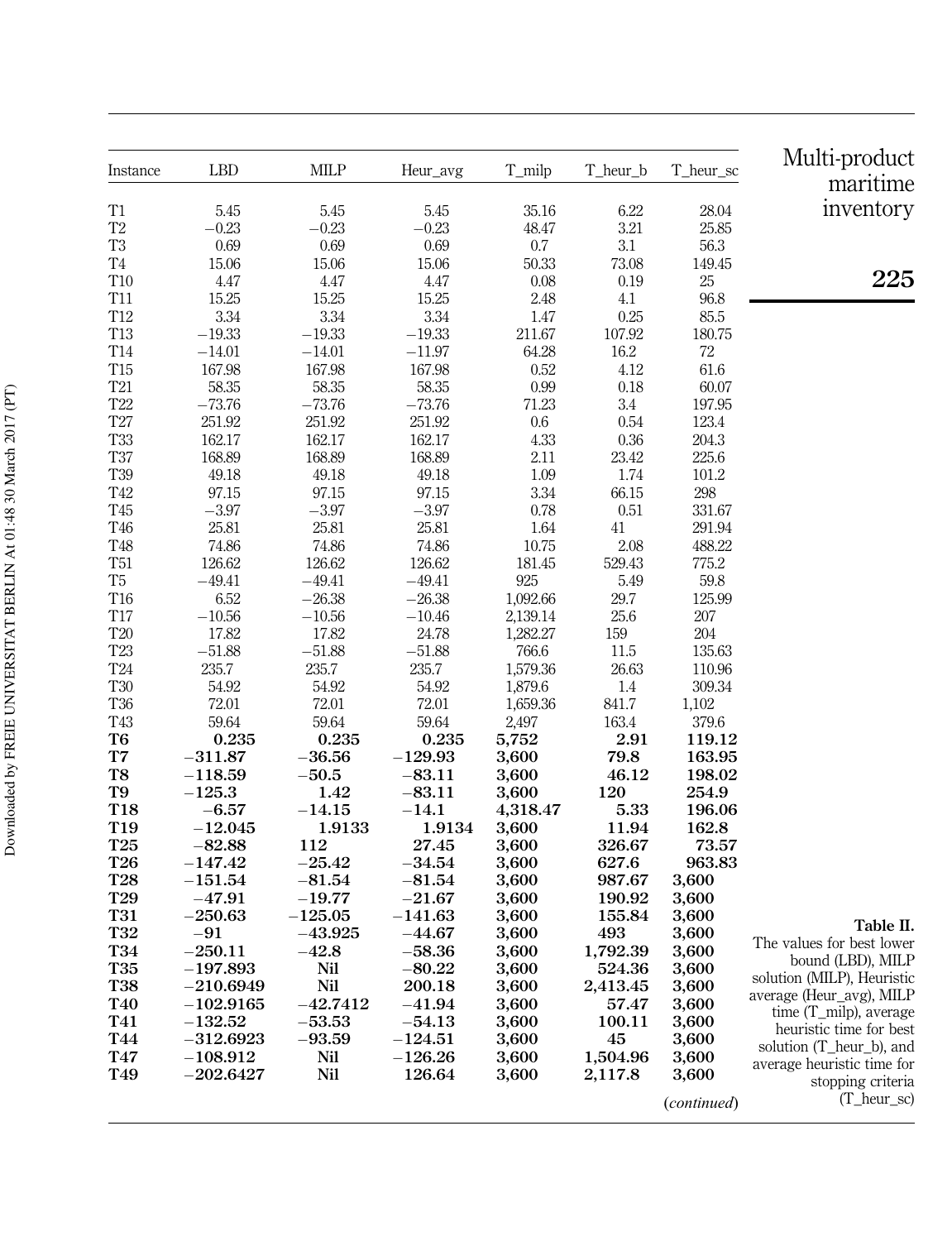| JAMR<br>10,2 | Instance   | <b>LBD</b>                                      | MILP      | Heur_avg  | T milp | T heur b | T heur sc |
|--------------|------------|-------------------------------------------------|-----------|-----------|--------|----------|-----------|
|              | <b>T50</b> | $-112.537$                                      | $-4.6385$ | $-6.21$   | 3,600  | 2,105.9  | 3,600     |
|              | <b>T52</b> | $-328.9813$                                     | Nil       | $-127.48$ | 3,600  | 1,104.9  | 3,600     |
|              | <b>T53</b> | $-257.7525$                                     | Ni1       | $-146.91$ | 3,600  | 1,949.7  | 3,600     |
|              | <b>T54</b> | 17.91                                           | Nil       | 98.48     | 3,600  | 2,014.7  | 3,600     |
| 226          | <b>T55</b> | $-449.155$                                      | Nil       | 65.28     | 3,600  | 103.5    | 3,600     |
|              | <b>T56</b> | $-466.7318$                                     | Nil       | 34.9      | 3,600  | 1,543    | 3,600     |
| Table II.    |            | <b>Note:</b> The larger instances shown in bold |           |           |        |          |           |

not find optimal solution within 3,600 seconds. It can be seen that the heuristic provides accurate solutions in comparison to MILP solver for small instances of the problem, but takes somewhat more time in comparison. For medium-sized instances it provides accurate results in much lesser time than MILP solver. In case of large instances the heuristic provides good solutions within a reasonable solution time. Thus the proposed solution methodology seems like a promising approach for complex problems of similar structure to inventory maritime routing.

Thus it can be said that the used solution approach is a viable solution methodology for this type of problem, having a special structure with only binary variables and linear variables in the mathematical formulation. The suggested solution algorithm can be developed further to be used as a practical solution approach, may be as a part of a DSS for large-scale optimization problems of this type.

The suggested solution methodology has scope for improvement. The heuristic can be improved further by incorporating strong local search techniques apart from the one used here. There is also scope of improving the metaheuristic algorithm by incorporating further modification owing to problem structure.

#### 7. Conclusions

Here we address an integrated maritime supply-chain planning problem faced by companies involved in the international outbound logistics of automobiles. We describe the problem under the context of a Roll-on/Roll-off shipping line providing third-party logistics services for finished automobiles to some clients. We present an extension of the multi-commodity inventory maritime routing problem, as discussed in industrial shipping scenarios, to include simultaneous planning of external mandatory and optional cargoes. A MINLP formulation with suitable linearization scheme is presented for the problem.

It is being proved in the literature that this type of problem is very complex to solve reasonable size problems using standard MIP solvers. We propose a novel heuristic approach based on the combination of a type of ACO metaheuristic and linear programming. We tested the model using problem instances of varying sizes. The solution method performs well on all the test cases and could be used to solve reallife problem instances. The heuristic can be improved further by incorporating strong local search techniques apart from the one used here. There is also scope of improving the metaheuristic algorithm by incorporating further modification owing to problem structure. The research problem explained above can be further extended by incorporating variable demand and supply with time, deciding the production schedule along with shipping plan, etc.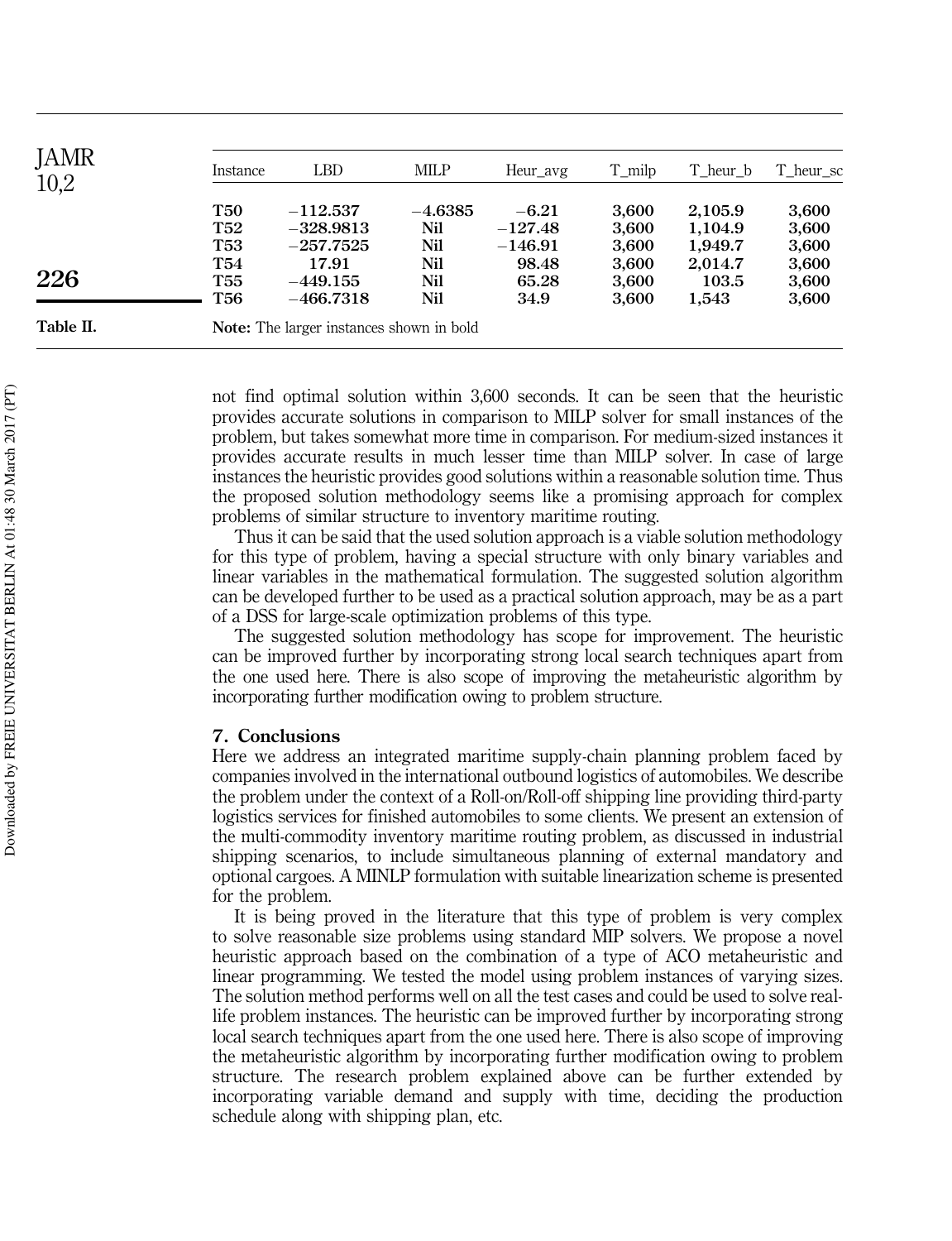#### References

- Agra, A., Christiansen, M. and Delgado, A. (2013), "Mixed integer formulations for a short sea fuel oil distribution problem", *Transportation Science*, Vol. 47 No. 1, pp. 108-124.
- Al-Khayyal, F. and Hwang, S.-J. (2007), "Inventory constrained maritime routing and scheduling for multi-commodity liquid bulk, part I: applications and model", *European Journal of Operational Research*, Vol. 176 No. 1, pp. 106-130.
- Andersson, H., Christiansen, M. and Fagerholt, K. (2010), "Transportation planning and inventory management in the LNG supply chain", *Energy, Natural Resources and Environmental Economics*, Springer, Berlin, Heidelberg, pp. 427-439.
- Brønmo, G., Christiansen, M. and Nygreen, B. (2006), "Ship routing and scheduling with flexible cargo sizes", *Journal of the Operational Research Society*, Vol. 58 No. 9, pp. 1167-1177.
- Bredström, D., Carlsson, D., Rönnqvist, M. and Mason, A. (2005), "A hybrid algorithm for distribution problems", *Intelligent Systems, IEEE*, Vol. 20 No. 4, pp. 19-25.
- Christiansen, M. (1999), "Decomposition of a combined inventory and time constrained ship routing problem", *Transportation Science*, Vol. 33 No. 1, pp. 3-16.
- Christiansen, M. and Nygreen, B. (1998a), "Modeling path flows for a combined ship routing and inventory management problem", *Annals of Operations Research*, Vol. 82, pp. 391-412.
- Christiansen, M. and Nygreen, B. (1998b), "A method for solving ship routing problems with inventory constraints", *Annals of Operations Research*, Vol. 81, pp. 357-378.
- Christiansen, M., Fagerholt, K. and Ronen, D. (2004), "Ship routing and scheduling: status and perspectives", *Transportation Science*, Vol. 38 No. 1, pp. 1-18.
- Christiansen, M., Fagerholt, K., Nygreen, B. and Ronen, D. (2013), "Ship routing and scheduling in the new millennium", *European Journal of Operational Research*, Vol. 228 No. 3, pp. 467-483.
- Christiansen, M., Fagerholt, K., Flatberg, T., Haugen, Ø., Kloster, O. and Lund, E.H. (2011), "Maritime inventory routing with multiple products: a case study from the cement industry", *European Journal of Operational Research*, Vol. 208 No. 1, pp. 86-94.
- Dauzere-Peres, S., Nordli, a., Olstad, a., Haugen, K., Koester, U., Per Olav, M., Teistklub, G. and Reistad, a. (2007), "Omya Hustadmarmor optimizes its supply chain for delivering calcium carbonate slurry to European paper manufacturers", *Interfaces*, Vol. 37 No. 1, pp. 39-51.
- Flatberg, T., Havardtun, J., Kloster, O. and Lokketangen, A. (2001), "Combining exact and heuristic methods for solving a vessel routing problem with inventory constraint and time windows", *Ricerca Operativa*, Vol. 29 No. 91, pp. 55-68.
- Furman, K.C., Song, J.-H., Kocis, G.R., Mcdonald, M.K. and Warrick, P.H. (2011), "Feedstock routing in the ExxonMobil", *Interfaces*, Vol. 41 No. 2, pp. 149-163.
- Grønhaug, R. and Christiansen, M. (2009), "Supply chain optimization for the liquefied natural gas business", *Innovations in Distribution Logistics*, Springer, Berlin, Heidelberg, pp. 195-218.
- Grønhaug, R., Christiansen, M., Desaulniers, G. and Desrosiers, J. (2010), "A branch-and-price method for a liquefied natural gas inventory routing problem", *Transportation Science*, Vol. 44 No. 3, pp. 400-415.
- Halvorsen-Weare, E.E. and Fagerholt, K. (2013), "Routing and scheduling in a liquefied natural gas shipping problem with inventory and berth constraints", *Annals of Operations Research*, Vol. 203 No. 1, pp. 167-186.
- Kjeldsen, K.H. (2011), "Classification of ship routing and scheduling problems in liner shipping", *INFOR: Information Systems and Operational Research*, Vol. 49 No. 2, pp. 139-152.
- Kroneberg, A. and Ramberg, B. (2001), "The future role of shipping in global automotive supply chains", available at: www.impgroup.org/uploads/papers/217.pdf (accessed April 6, 2013).
- MOL (2013), "Market data", available at: www.mol.co.jp/ir-e/data\_e/market\_e.html (accessed April 6, 2013).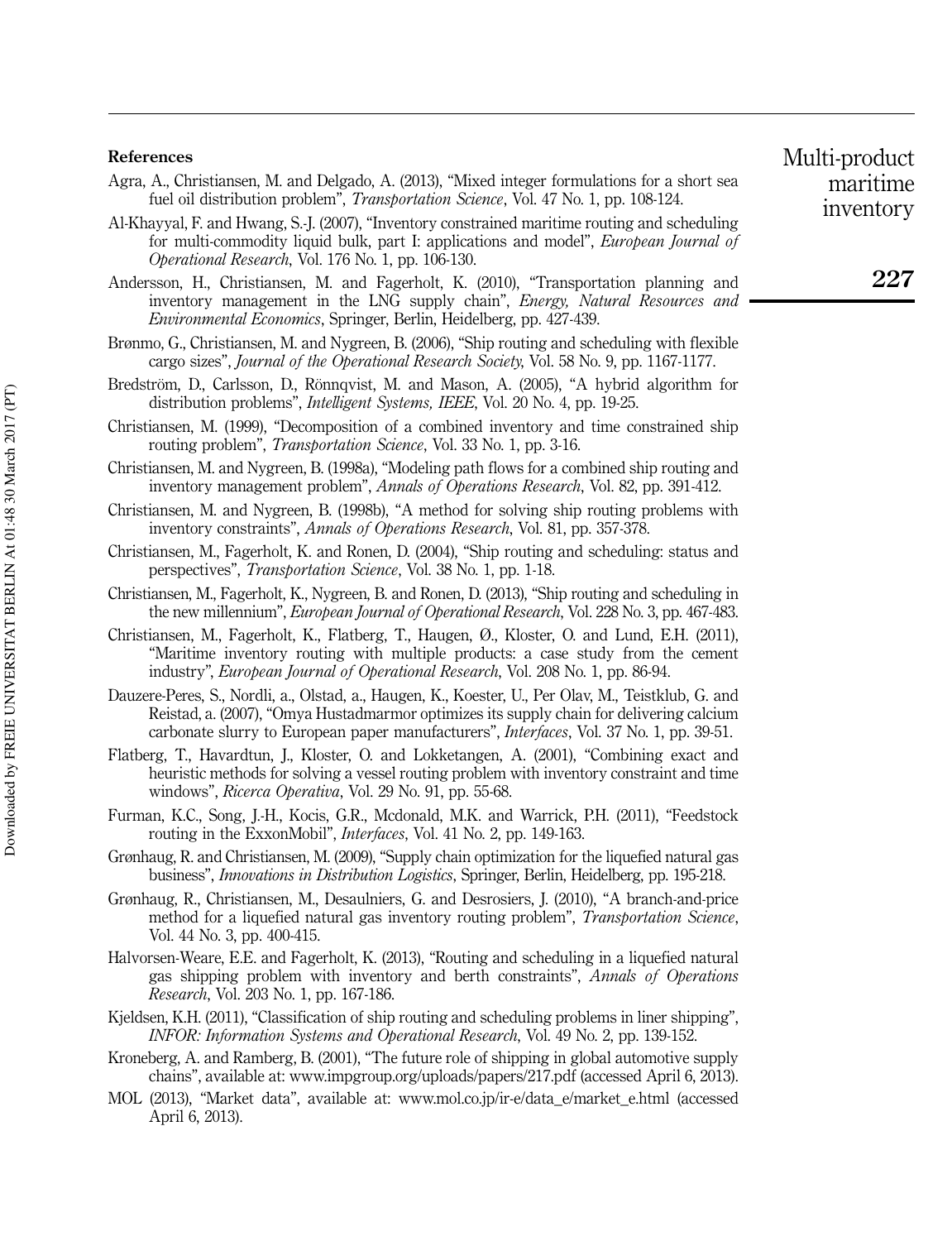| <b>JAMR</b><br>10,2 | Øvstebø, B.O., Hvattum, L.M. and Fagerholt, K. (2011a), "Optimization of stowage plans for RoRo<br>ships", Computers & Operations Research, Vol. 38 No. 10, pp. 1425-1434.                                                                         |  |  |  |  |  |
|---------------------|----------------------------------------------------------------------------------------------------------------------------------------------------------------------------------------------------------------------------------------------------|--|--|--|--|--|
|                     | Øvstebø, B.O., Hvattum, L.M. and Fagerholt, K. (2011b), "Routing and scheduling of RoRo ships<br>with stowage constraints", <i>Transportation Research Part C</i> , Vol. 19 No. 6, pp. 1225-1242.                                                  |  |  |  |  |  |
| 228                 | Persson, J.A. and Gothe-Lundgren, M. (2005), "Shipment planning at oil refineries using<br>column generation and valid inequalities", European Journal of Operational Research,<br>Vol. 163 No. 3, pp. 631-652.                                    |  |  |  |  |  |
|                     | Ronen, D. (1983), "A review of cargo ship routing and scheduling models", <i>Journal of Business</i><br><i>Logistics</i> , Vol. 5 No. 1, pp. 112-125.                                                                                              |  |  |  |  |  |
|                     | Ronen, D. (1993), "Ship scheduling: the last decade", <i>European Journal of Operational Research</i> ,<br>Vol. 71 No. 3, pp. 325-333.                                                                                                             |  |  |  |  |  |
|                     | Ronen, D. (2002), "Marine inventory routing: shipments planning", <i>Journal of the Operational</i><br><i>Research Society, Vol.</i> 53 No. 1, pp. 108-114.                                                                                        |  |  |  |  |  |
|                     | Shen, Q., Chu, F. and Chen, H. (2011), "A Lagrangian relaxation approach for a multi-mode<br>inventory routing problem with transshipment in crude oil transportation", Computers &<br><i>Chemical Engineering, Vol. 35 No. 10, pp. 2113-2123.</i> |  |  |  |  |  |
|                     | Song, J.-H. and Furman, K.C. (2010), "A maritime inventory routing problem: practical approach",<br>Computers and Operation Research, Vol. 40 No. 3, pp. 657-665.                                                                                  |  |  |  |  |  |
|                     | UNCTAD (2012), "Review of maritime transportation", technical report, UNCTAD, available at:<br>www.unctad.org/en/PublicationsLibrary/rmt2012 en.pdf (accessed April 30, 2013).                                                                     |  |  |  |  |  |
|                     | Williams, H.P. (1978), Model Building in Mathematical Programming, John Wiley & Sons, West<br>Sussex.                                                                                                                                              |  |  |  |  |  |
|                     | <b>Further reading</b>                                                                                                                                                                                                                             |  |  |  |  |  |
|                     | Brønmo, G., Nygreen, B. and Lysgaard, J. (2010), "Column generation approaches to ship<br>scheduling with flexible cargo sizes", European Journal of Operational Research, Vol. 200<br>No. 1, pp. 139-150.                                         |  |  |  |  |  |
|                     | Gunnarsson, H., Rönnqvist, M. and Carlsson, D. (2005), "A combined terminal location and<br>ship routing problem", <i>Journal of the Operational Research Society</i> , Vol. 57 No. 8,<br>pp. 928-938.                                             |  |  |  |  |  |
|                     |                                                                                                                                                                                                                                                    |  |  |  |  |  |

### Appendix

| Parameter          | Meaning                                    | Distribution (value)                                                                                                                                                                                        |
|--------------------|--------------------------------------------|-------------------------------------------------------------------------------------------------------------------------------------------------------------------------------------------------------------|
| $N_{\alpha}$       | Number of optional harbors                 | $ K_{\alpha s}  \times 2$ , where $K_{\alpha s}$ is the set of optional                                                                                                                                     |
| $N_{\alpha\alpha}$ | First optional harbor                      | cargoes<br>$ H_t  + 1$ , where $H_t$ is the set of internal<br>harbors                                                                                                                                      |
| $\tau$             | Time horizon                               | 10                                                                                                                                                                                                          |
| $TW_{ci}$          | Starting time window for external harbor i | U [0,7/5] for $i \in [N_{\infty 0}, N_{\infty 0} + N \infty 2]$<br>U [37/4.7] for $i \in [N_{\infty 0}, N_{\infty 0} + N_{\infty}]$<br>$2+1, N_{\infty 0}+N_{\infty}$                                       |
| $TW_{\alpha}$      | Ending time window for external harbor $i$ | $TW_{ci} + U[0, T/3]$ for $i \in [N_{o0}, N_{o0} + Nos/2]$<br>$\text{Min}(TW_{\text{si}} + \text{U}[0,T/3],T)$ for $i \in [N_{\text{osc}} + N_{\text{osc}}]$<br>$2+1$ , $N_{\alpha\alpha}+N_{\alpha\alpha}$ |
|                    |                                            | (continued)                                                                                                                                                                                                 |

Table AI.

Parameter generation for test problems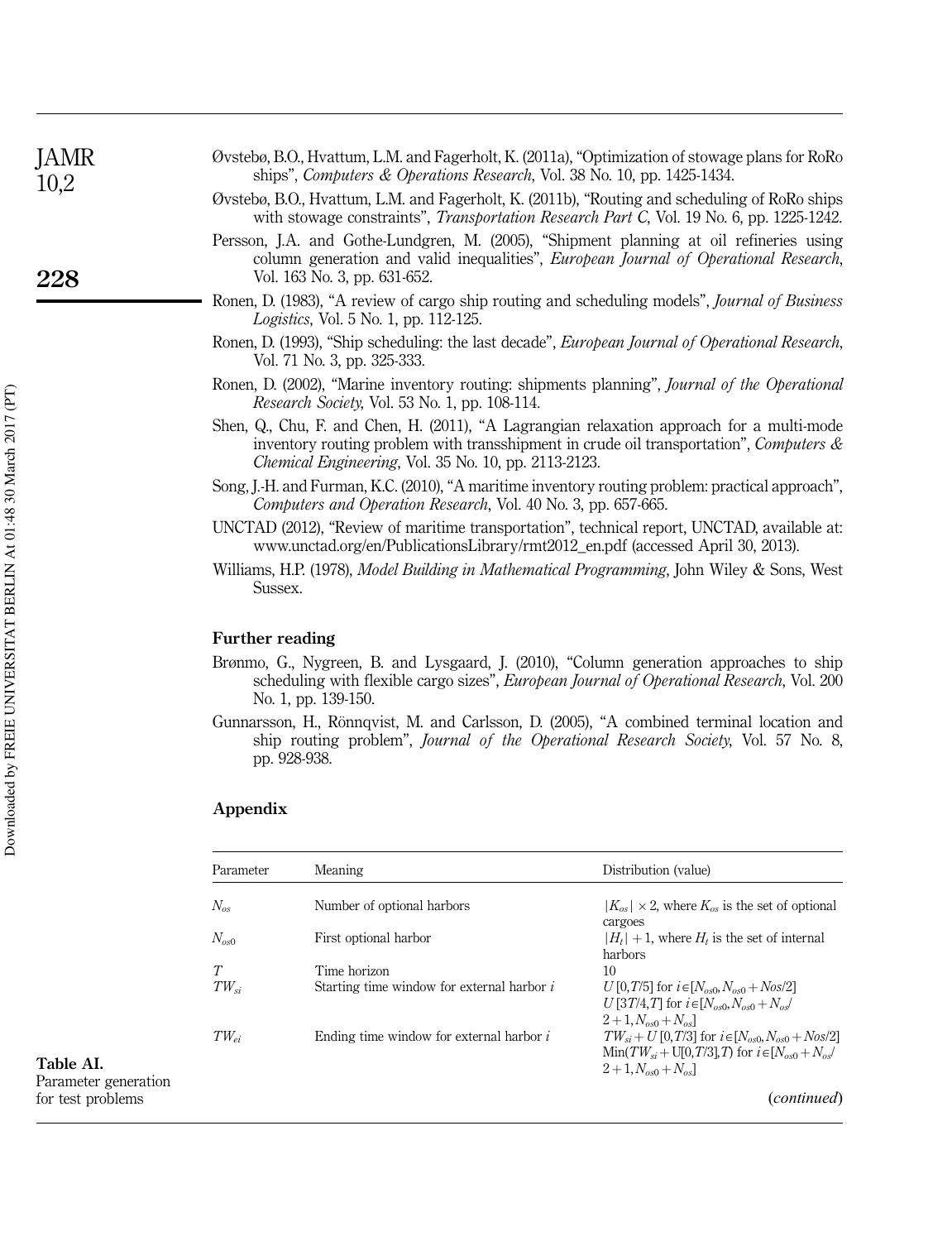| Parameter             | Meaning                                                                       | Distribution (value)                                                                                                                                                                                                     | Multi-product         |
|-----------------------|-------------------------------------------------------------------------------|--------------------------------------------------------------------------------------------------------------------------------------------------------------------------------------------------------------------------|-----------------------|
| $J_{ik}$              | $+1$ , if port <i>i</i> produces product <i>k</i> , $-1$ otherwise            | We assign $-1/1$ values with probability<br>of 0.5 for internal cargoes/harbors and for<br>external harbors we assign $+1$ value to<br>origin port and $-1$ to destination port                                          | maritime<br>inventory |
| $R_{ik}$              | Production/consumption rate of product $k$<br>at port $i$                     | corresponding to an optional cargo<br>U[1,6]                                                                                                                                                                             | 229                   |
| $w_v$                 | Proportionality constant for estimation of<br>travel cost                     | U[0.5,1]                                                                                                                                                                                                                 |                       |
| CAP <sub>n</sub>      | Capacity of ship $v$                                                          | $ K  \times U$ [20,70]                                                                                                                                                                                                   |                       |
| $Q_{vk}$              | Initial load of cargo $k$ on ship $v$                                         | $U$ [0,CAPv/ K ]                                                                                                                                                                                                         |                       |
| $S_{\max}$            | Maximum allowable stock capacity at port $i$                                  | $ K_t  \times U$ [20,70]                                                                                                                                                                                                 |                       |
| $S_{\min_i}$          | Minimum allowable stock capacity at port i                                    | $\mathbf{0}$                                                                                                                                                                                                             |                       |
| $Cw_{ik}$             | Cost of loading/discharging a single unit of<br>product $k$ at port $i$       | $U$ [0.0005,0.001]                                                                                                                                                                                                       |                       |
| $IS_{ib}$             | Initial inventory of product $k$ a harbor $i$                                 | $(Smax_i/ K_i ) \times U$ [0.3,0.7]                                                                                                                                                                                      |                       |
| $TQ_{ik}$             | Time required for loading/discharging                                         | U[0,0.03]                                                                                                                                                                                                                |                       |
|                       | a single unit of product $k$ at port $i$                                      |                                                                                                                                                                                                                          |                       |
| $C_{iiv}$             | Travel cost for ship $v$ from port $i$ to port $j$                            | $w_v\sqrt{(a_i-a_j)^2+(b_i-b_j)^2}$ , where $(a_i,b_i)$<br>and $(a_j, b_j)$ are Euclidean coordinates of<br>ports <i>i</i> and <i>j</i> respectively. Here $a_i, a_j, b_i, b_j \sim U$                                   |                       |
| $T_{ijv}$             | Travel time for ship $v$ from port $i$ to port $j$                            | [0.10]<br>$T/8 + 0.04\sqrt{(a_i - a_j)^2 + (b_i - b_j)^2}$ , where<br>$(a_i, b_i)$ and $(a_i, b_i)$ are Euclidean coordinates of<br>ports <i>i</i> and <i>j</i> respectively. Here $a_i, a_j, b_i, b_j \sim U$<br>[0.10] |                       |
| $RevI_{ik}$           | Revenue per unit of internal product $k$ when<br>delivered at harbor $i$      | $C_{ijv\text{max}} \times U$ [0,10], where $C_{ijv\text{max}} =$<br>$\max_{i,j,v}(C_{ijv}/CAP_v)$                                                                                                                        |                       |
| $RT_{n}$              | Benefit per unit time associated with finishing<br>a ship $v$ 's route early. | $\max_{i,j,v} (C_{ijv}/T_{ijv}) \times U[0,5]$                                                                                                                                                                           |                       |
| $Cl_{ik}$             | Per unit per day inventory holding cost of<br>product $k$ at harbor $i$       | $\max_{i,j,v}(C_{ijv}/CAP_v)\times 0.1\times U[0.4]$                                                                                                                                                                     |                       |
| $Q_i = Q_{i + Nos/2}$ | Quantity to be serviced at an optional external<br>harbor $i$                 | $max(CAP_v) \times U[0,1]$                                                                                                                                                                                               |                       |
| $Rev_i$               | Revenue associated with an optional port $i$                                  | $\max_{u}(C_{i(i+N_{os}2)v}/CAP_v)\times Q_i\times 10\times U[0,1]$                                                                                                                                                      | Table AI.             |

#### Corresponding author

Saurabh Chandra can be contacted at: saurabh.c.pathak@iiml.org

To purchase reprints of this article please e-mail: reprints@emeraldinsight.com Or visit our web site for further details: www.emeraldinsight.com/reprints